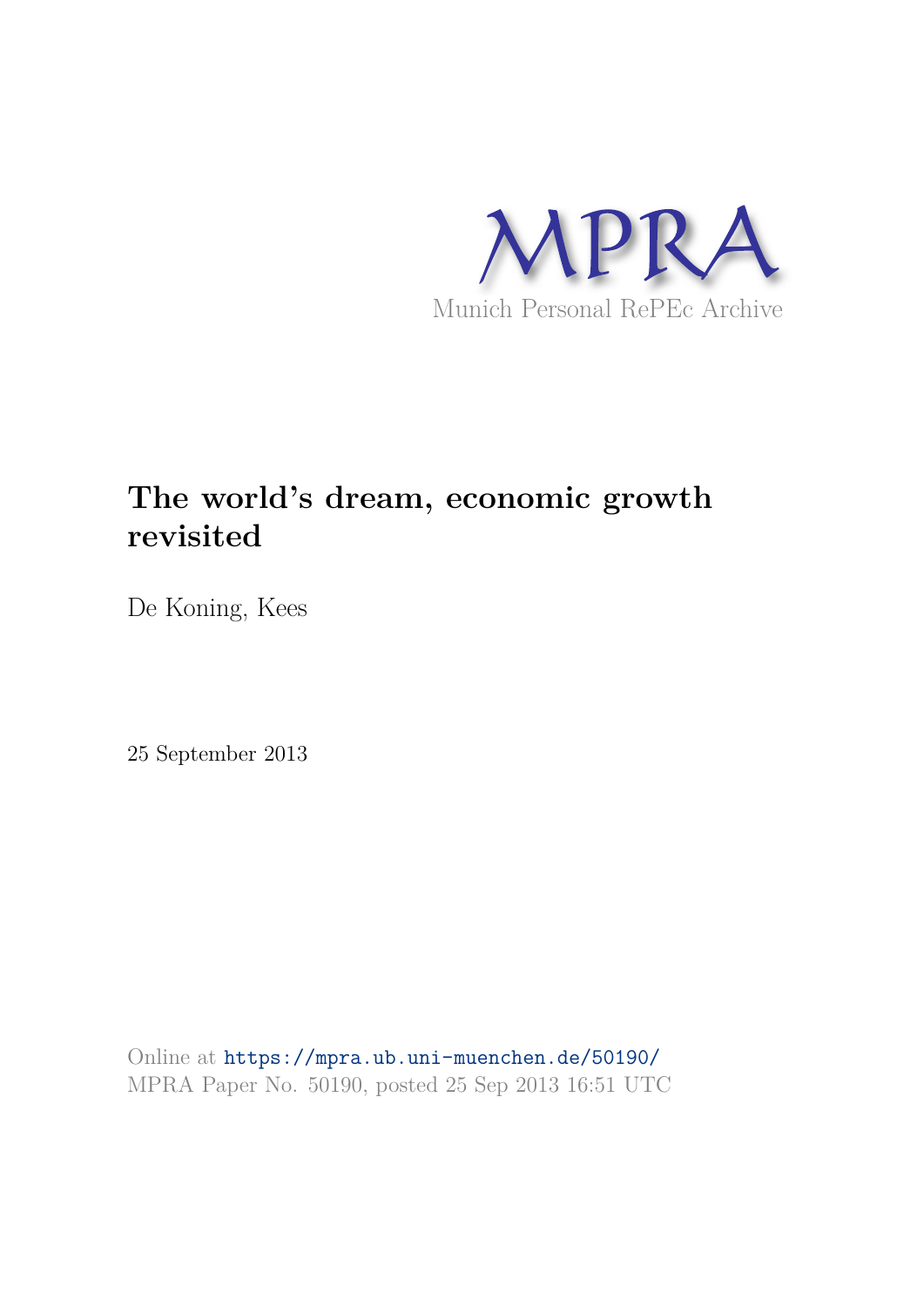# **The world's dream: economic growth revisited**

\_\_\_\_\_\_\_\_\_\_\_\_\_\_\_\_\_\_\_\_\_\_\_\_\_\_\_\_\_\_\_\_\_\_\_\_\_\_\_\_\_\_\_\_\_\_\_\_\_\_\_\_\_\_\_\_\_\_\_\_\_\_\_\_\_\_\_\_\_\_\_\_\_\_\_\_\_\_\_\_

**Drs Kees De Koning**

**25 September 2013**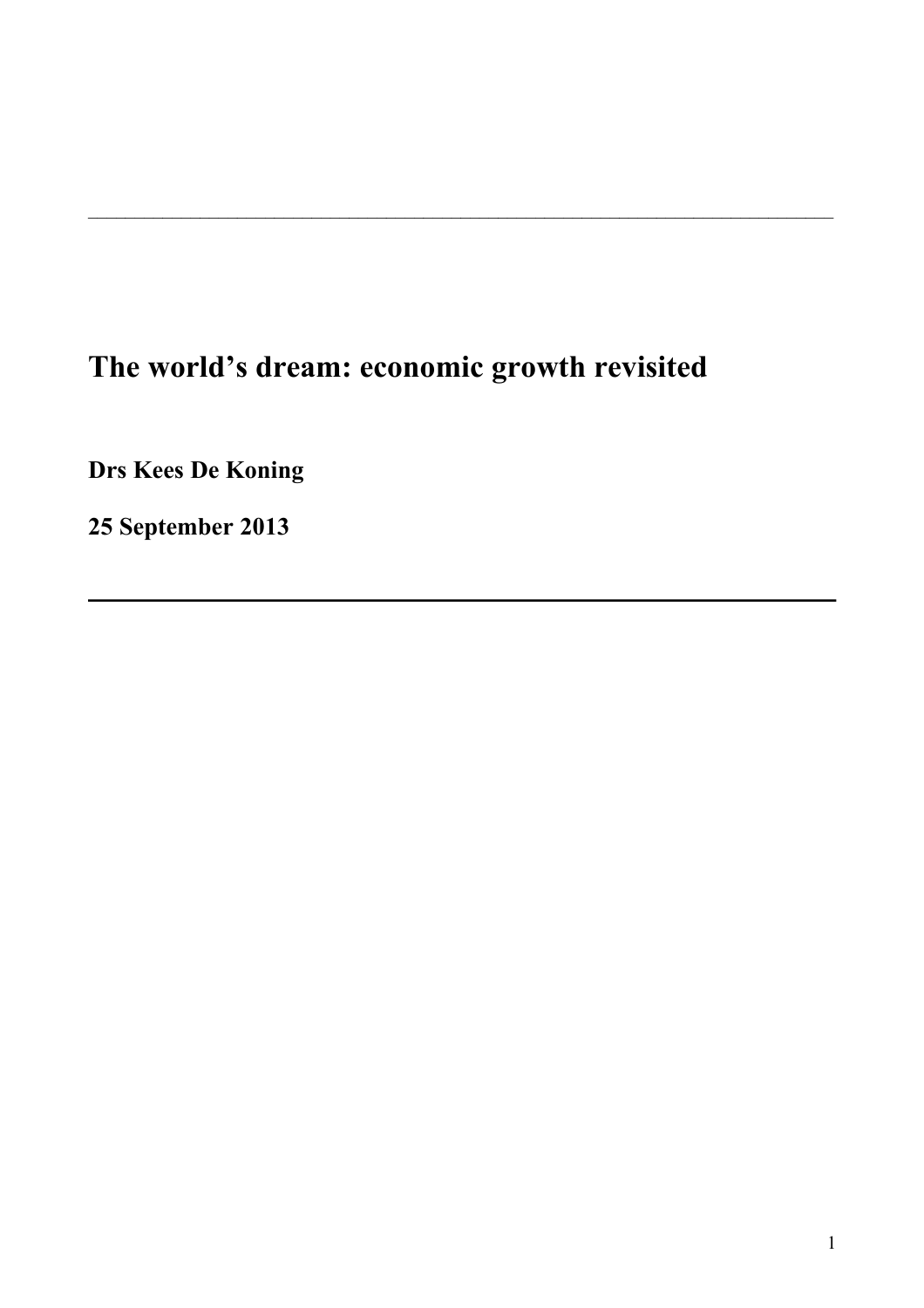|  |  | <b>Table of Contents</b> |
|--|--|--------------------------|
|--|--|--------------------------|

|                                                                            | Page |
|----------------------------------------------------------------------------|------|
| <b>Introduction</b>                                                        | 3    |
| 1. Real markets and financial markets                                      | 4    |
| 1.1 The difference in size                                                 | 4    |
| 1.2 What prices mean in the real sector as opposed to the financial sector | 4    |
| 2The principal causes of the 2008 financial crisis                         | 6    |
| 2.1 The use of funds approach to home mortgages                            | 6    |
| 2.2 The U.S. experience                                                    | 7    |
| - The national home mortgage portfolio                                     | 7    |
| - Credit judgment errors                                                   | 9    |
| - Demand for homes                                                         | 10   |
| - Conclusions                                                              | 11   |
| <b>3 Government responses</b>                                              | 12   |
| 3.1 Actions taken                                                          | 12   |
| 3.2 Effectiveness of actions taken                                         | 12   |
| 4 How to restore economic growth                                           | 15   |
| 4.1 Introduction                                                           | 15   |
| 4.2 Economic easing                                                        | 16   |
| <b>4.3 Quantitative easing</b>                                             | 18   |
| 4.4 The way back from quantitative easing: index linked government bonds   | 19   |
| <b>4.5 Pension funds</b>                                                   | 22   |
| <b>4.6 The Euro zone countries</b>                                         | 22   |
| <b>4.7 Preventive measures</b>                                             | 23   |
| 4.7.1. Long term fixed rate mortgages                                      | 23   |
| 4.7.2 How to manage the volume increase in the national home mortgage      |      |
| portfolio                                                                  | 24   |
| 4.7.3 Quality control over the national home mortgage portfolio            | 24   |
| 4.7.4 Turn banks into true risk taking companies                           | 25   |
| <b>5 Conclusions</b>                                                       | 26   |
| <b>References</b>                                                          | 28   |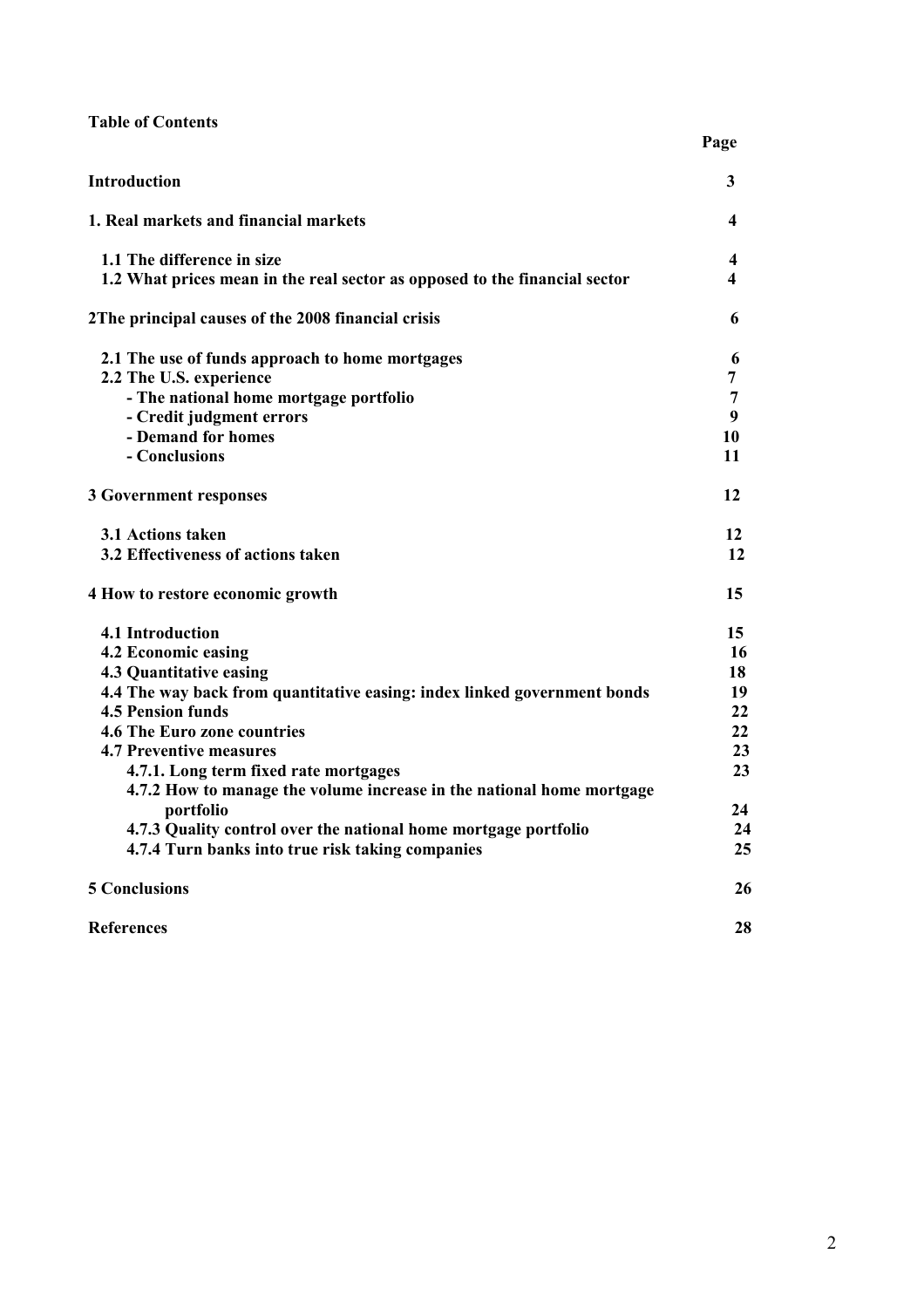## **Introduction**

Financial sector companies are different from those in the real sector. In the real sector the price for consumer goods and services is a price reflecting all costs which have been made to produce the output. Profits reflect the difference between the sales price and the costs base. The "guiding hand principle" helps entrepreneurs to make rational decisions. In the financial sector the managers do not produce anything else than "considered opinions". The money entrusted to them belongs to the individual households. The prices quoted by the financial sector managers are based on guesses about future cash flows over the funds entrusted to them. There is no clear costs concept in financial sector companies as only future events will determine the true costs picture. The key difference between the two sectors is that real sector companies work with historical costs and the financial sector with future costs. The difference between the two sectors is immense as no one can really predict what the future holds in economic terms.

In the U.S., where the combined balance sheet of individual households has been collected for many years, the statistics show that the financial assets net of liabilities on home mortgages and consumer durable goods are now 81% of total individual household assets. The remainder 19% is constituted by non-financial assets. This 81% was practically four times the annual personal income level of U.S. households in 2012. The net financial assets were also 3.5 times U.S.GDP in 2012. This figure alone shows the dominance of the financial sector over the real sector.

However the picture for jobs and incomes is totally different. Nearly all jobs and incomes out of jobs are derived from the real sector. In 2011 the U.S. financial sector employed 5.8 million out of the 141 million employed persons or 4.1% of the total number of people employed in the States in that year. About 4% of the workforce manages financial assets which are 3.5 times GDP values, while 96% of the labour force works in the real sector.

Job levels and disposable incomes are central to economic prosperity and they are the drivers of demand levels. The experience over the last 10 years has shown that the collective (mis)management of financial assets, especially on the home mortgages front, has been the principal cause of the downturn in jobs and incomes.

The collective mistakes made by the U.S. financial sector in risk taking can be exemplified by the fact that, over the period 2004-2012, 21.4 million households out of the 53 million households in the U.S. who had a mortgage were affected by foreclosure proceedings and 5.4 million of them lost their homes. In all respects the individual households were the losers: on the jobs and incomes front; on the asset prices front as well as on the government debt front

In this paper questions will be raised why no volume control measures were put in place to control the excessive growth in home mortgage volumes as compared to income growth of individual households. Questions will also be raised about quantitative easing policies which main aim was to lower the costs (price) of borrowings, rather than repair the income loss to individual households -a volume loss-. Evidence collected from the individual household statistics over the last 5 years show that individual households wanted and needed to repair their own balance sheets first, before entering into more borrowings, irrespective of the price.

This paper aims to set out how the U.S. financial sector became the key player in causing the U.S. economy and with it most of the world economy to stumble and what can be done to shorten the adjustment period if a financial debacle affecting individual households has taken place.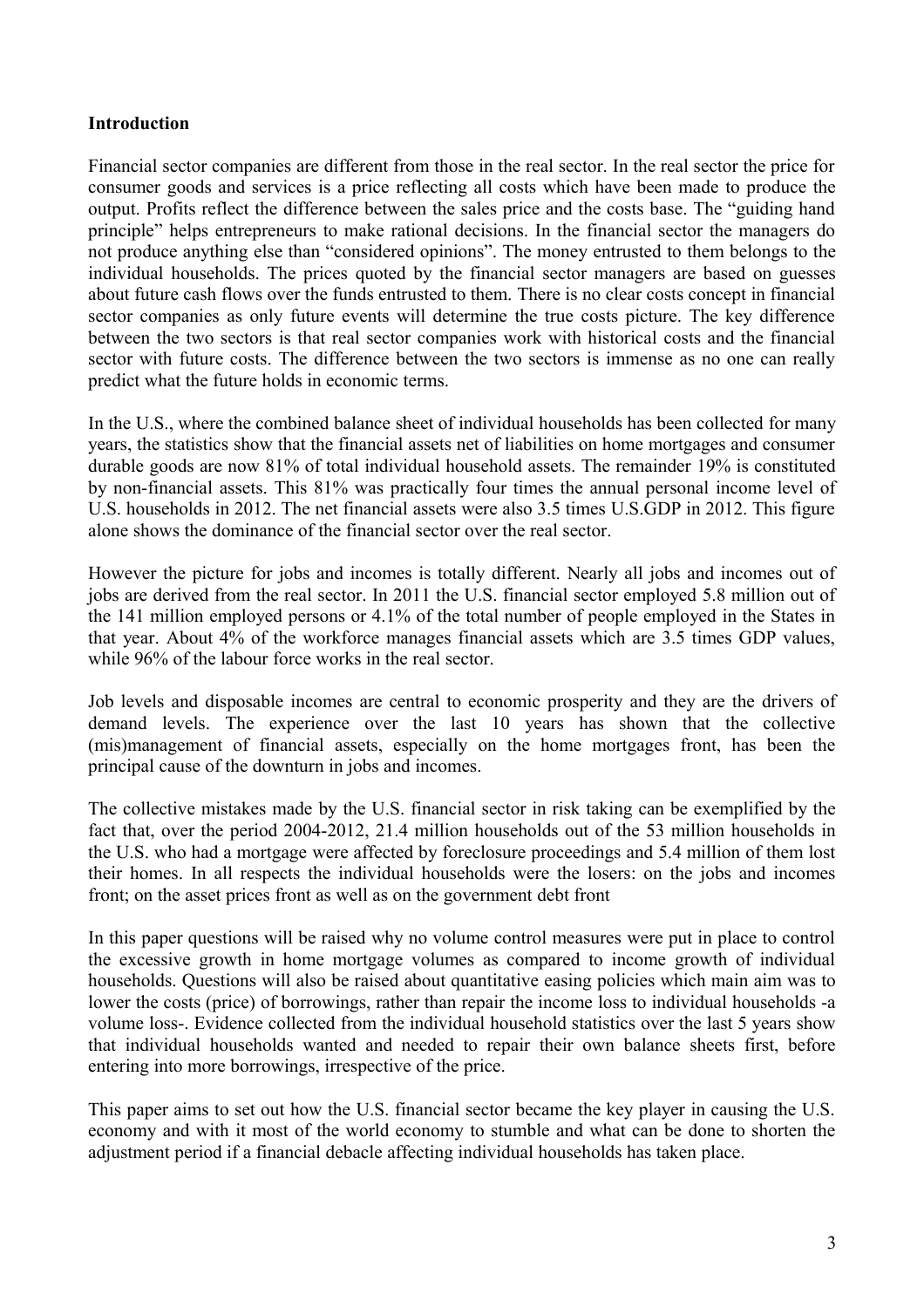## **1. Real markets and financial markets**

### **1.1 The difference in size**

The real markets represent the exchanges of goods and services in a single year: GDP. The financial markets represent the savings built up over the years. If one takes the U.S. situation as an example. in 2012 personal income was running at \$13.75 trillion. The net worth of individual households in 2012 was \$64.185 trillion, a multiple of 4.67 of personal income, which means that savings represented more than 4.5 years of personal income in the U.S. If one deducts the net worth of individual households invested in homes and consumer durable goods of respectively of \$8.26 trillion and \$2.12 trillion, than the value of the financial assets of U.S. individual households was \$53.8 trillion. This implies that the financial assets were just under 4 times the personal income level in 2012.

There has been a shift from individual households assets invested in homes and consumer durables to investments in financial assets. In the U.S. individual households had all through the 1980's about 40% of total assets in non-financial assets, mainly in households' real estate and in consumer durable goods. Since 1990 the distribution between non-financial assets and financial assets changed with a more rapid growth of the latter, so that currently some 31% is constituted by nonfinancial assets and 69% by financial assets. After deducting home mortgages and consumer credits from the non-financial assets the distribution ends up at about 81% financial assets and 19% nonfinancial assets as per the end of the  $1<sup>st</sup>$  quarter 2013. The total individual households' asset base grew from gross \$24.4 trillion in 1990 till \$83.7 trillion as per the end of the first quarter 2013.

This 80-20 distribution between financial assets and income is in stark contrast to the employment picture. Nearly all jobs and incomes out of jobs are derived from the real sector. In 2011 the U.S. financial sector employed 5.8 million out of the 141 million employed persons or 4.1% of the total number of people employed in the States in that year. The employment picture was that in 2011 there was a 96-4% split in people working in other sectors as compared to those employed by the financial sector.

The conclusion out of the above data is that jobs are practically exclusively created in the nonfinancial sectors in the U.S. economy, but in terms of importance, the financial sector outweighs income generation out of jobs by a factor of practically 4. Incomes are needed to add to demand levels in an economy, but the use of savings can undermine the creation of jobs as can be concluded out of the causes of the 2008 financial crisis. This will be set out in section 2.

If financial markets represent 80% and personal income 20% of total income plus financial savings, perhaps economists need to pay more attention to what happens in the financial markets and how these markets can influence the real sector.

#### **1.2 What prices mean in the real sector as opposed to the financial sector.**

In the real sector a price stands for the remuneration for a good or service delivered to the public. The price represents the value attached to a product or the compensation for a service delivered. Companies can deduct their costs from the sales price and the difference between revenues and costs constitutes the profit level per item and for all sold items together the net income level of the company. Company management can subsequently decide whether it is worthwhile to expand or reduce production. In the real sector price levels are often referred to as the guiding hand and correctly so.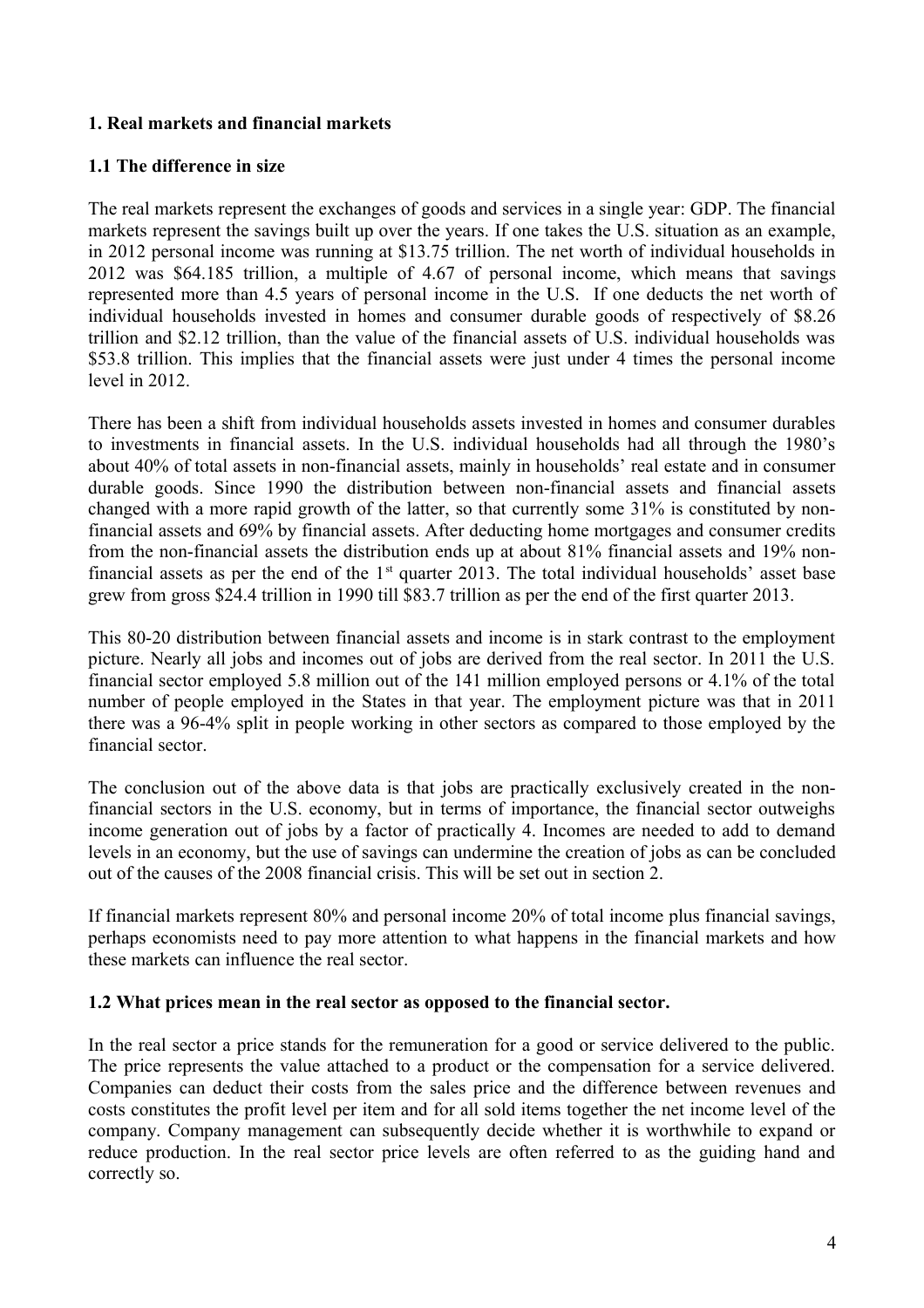A price in the financial sector is a very different price from one in the real sector. In the financial sector a price: interest rate, exchange rate especially in the latter case a forward, future and options price does not represent the costs of production. The financial sector does not produce savings; those savings are owned by the general public. The only item which the financial sector really produces is: Considered Opinions (CO's). These opinions are judgements about the rate of return on funds borrowed from the public, whether it is on home mortgage loans, on loans to companies or to a government, or on the future developments of exchange rates and commodity prices. If the predictions of the financial sector managers -bankers, insurers, asset managers, hedge fund managers, stockbrokers and pension fund managers- in foreseeing how shares, bonds, commodity prices and exchange rates will develop, do not materialise, the results will not appear in their own profit and loss accounts, but in the changes in the individual households' net worth levels. It is slightly different with loans as loans stay mainly with the lending institutions. If loan losses are not foreseen, such loan losses will find their way into the balance sheets of banks and other financial institutions. However as all funds that banks use are ultimately owned by the individual households, the losses are all borne by the latter households. Some bankers may lose their bonuses or even their jobs, but the value loss on savings ends up with the individual households.

Considered opinions are provided about expected future developments. The price set for a financial product reflects an opinion about the risks to be incurred over the savings provided by the individual households. Such prices could be right, but they could equally be totally wrong. The real "costs of production" will only show up in future years, which may be five, ten, thirty or even more years away. In the real sector the price in the markets is a price for an end product or service, reflecting the reward at the end of the production period. In the financial sector the reward is an uncertain future cash flow, which often stretches out over many years. Hence the price set cannot possibly reflect the "true costs" as such costs are simply unknown. Only in hindsight can such "costs" be assessed. The financial sector cannot and does not work with a "guiding hand". However as the financial sector rules over 80% of individual households' savings and incomes, perhaps the time has come for those, who consider financial sector institutions equal to real sector companies, to review their opinions.

The financial sector -manned by some of the best brains in a country- has developed a number of mechanisms to hide the true nature of the time period that funds need to be used. For instance take the introduction of new shares. Stock exchanges make it possible for companies to have their shares traded. Such trading does not mean that that the company involved wants to increase or reduce their outstanding equity capital; it means that one investor replaces another: the "substitution effect". Stockbrokers provide their considered opinion to their client base on which shares to buy, which to hold and which to sell. There is no guarantee to such advice. Stockbrokers can -and often do- make errors in their predictions. One classic example was the Initial Public Offering of shares in Facebook, which took place in May 2012. The introduction share price was \$38.- per share and within the first three months the share price had dropped to half its value.

Another example involves the banking sector. When banks agree to granting a mortgage to a young customer, the repayment period usually stretches out over a period of 30 years. Banks do not have 30 year funding to their disposal, so they use the floating interest rate mechanism, adjusting their costs of funds to their customers on a frequent basis. Even fixed rate deals are often only fixed for 5 years. What banks basically do is to tell their customers that the funding risks are not ones that the banks are willing to take, so the customers are faced with the volatility in interest rates. The true nature of the lending period was a 30 year period and the banks are unwilling or unable to take this maturity period into account. The individual household has to carry the interest rate risks. This is a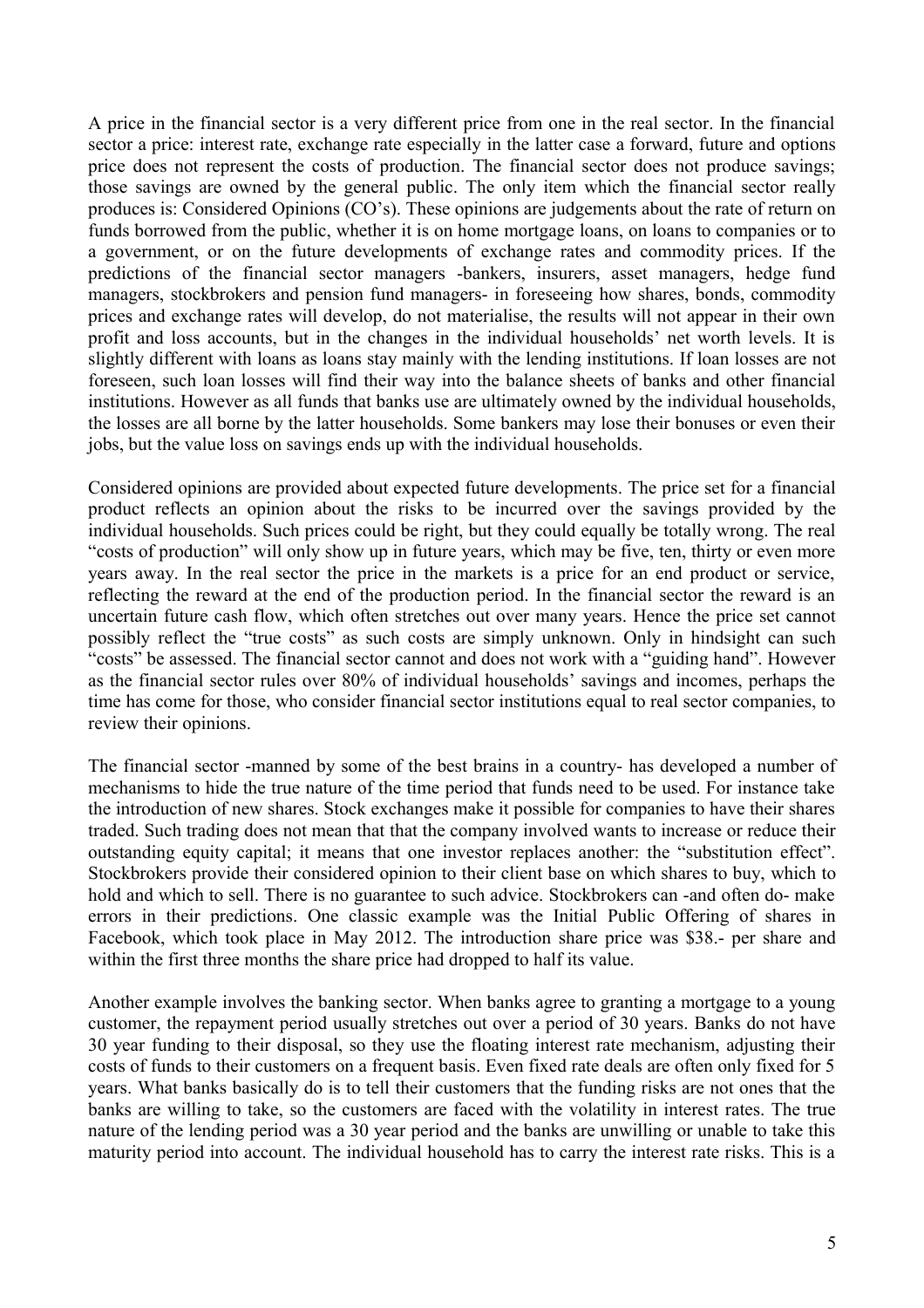very unsatisfactory outcome, since individual households are also unable to predict their own income developments, let alone be experts on interest rate predictions.

Still another example involves governments funding their deficits. In view of the very high levels of government debt in most developed countries, with government debt having reached levels of 80 to over 100% of GDP levels, the fact is that none of these governments can repay such debts in any shorter period than say 70 or 80 years. The maturity of most western governments' debt is along these lines. However many governments have a tendency to fund most or all of their debt on a fixed rate basis, rather than on an index linked basis. The latter base will provide protection to savers against the vagaries of inflation. Some governments rely heavily on short term paper to fund their government debt. The question is rarely asked whether the fund providers are satisfied with these approaches. It may suit some banks and insurance companies; it certainly does not suit pension funds or the individual households. Again individual households are providing the funds and have to carry the risks of inflation. This issue will be addressed in section 4.4.

Financial products have been engineered to either protect financial asset values or to speculate on future outcomes. In the real sector one cannot buy a good or service with paying a risk margin only. In the financial sector this has been made possible and is encouraged by many financial institutions. Again the U.S led the way and a financial futures exchange was set up to deal in such risks. The real reason that such an exchange had a chance of success was that the monetary base in the U.S. was freed of restrictions and that as a consequence interest rate volatility and exchange rate volatility really took off. The rise in volatility over the last 30 years has made predictions on future developments more difficult. Price setting in the financial sector has been and is faced with greater uncertainties than ever before. The chances of economies going into a decline as a consequence of financial markets collectively making grave errors has been increased. In the analysis below, the reasons for the 2008 crisis, which actually already started in 2004 in the U.S., will be described.

## **2 The principal causes of the 2008 financial crisis**

#### **2.1 The use of funds approach to home mortgages**

Making money available to individual households, especially of the long term variety of home mortgages, requires a judgment on the future repayment capabilities of each individual household. There are three aspects to such lending: the first one is that the judgment represents a risk assessment. A risk assessment is different from a price in that the applied price includes the risk premium over costs of funds over a long period. Only future developments will show whether the accepted price was the correct one. The 2008 financial crisis showed that in many cases the price was wrong or even more importantly that based on the income levels of some borrowers no price would have ever matched their ability to repay their home loans. For some 5.4 million U.S. borrowers, representing 10% of those having a mortgage, there was no equilibrium price. Their homes were repossessed. 40% of all American households having a mortgage were faced with foreclosure proceedings over the period 2004-2012.

The second aspect is that the demand for homes is a finite one based on population growth and on the changes in the average household.

The third aspect is that making money available for home mortgages can have two effects: the first one is that money enables families to acquire a home, but the second one is that if supply is not forthcoming in the short run in the places where families want to live, it drives up house prices. To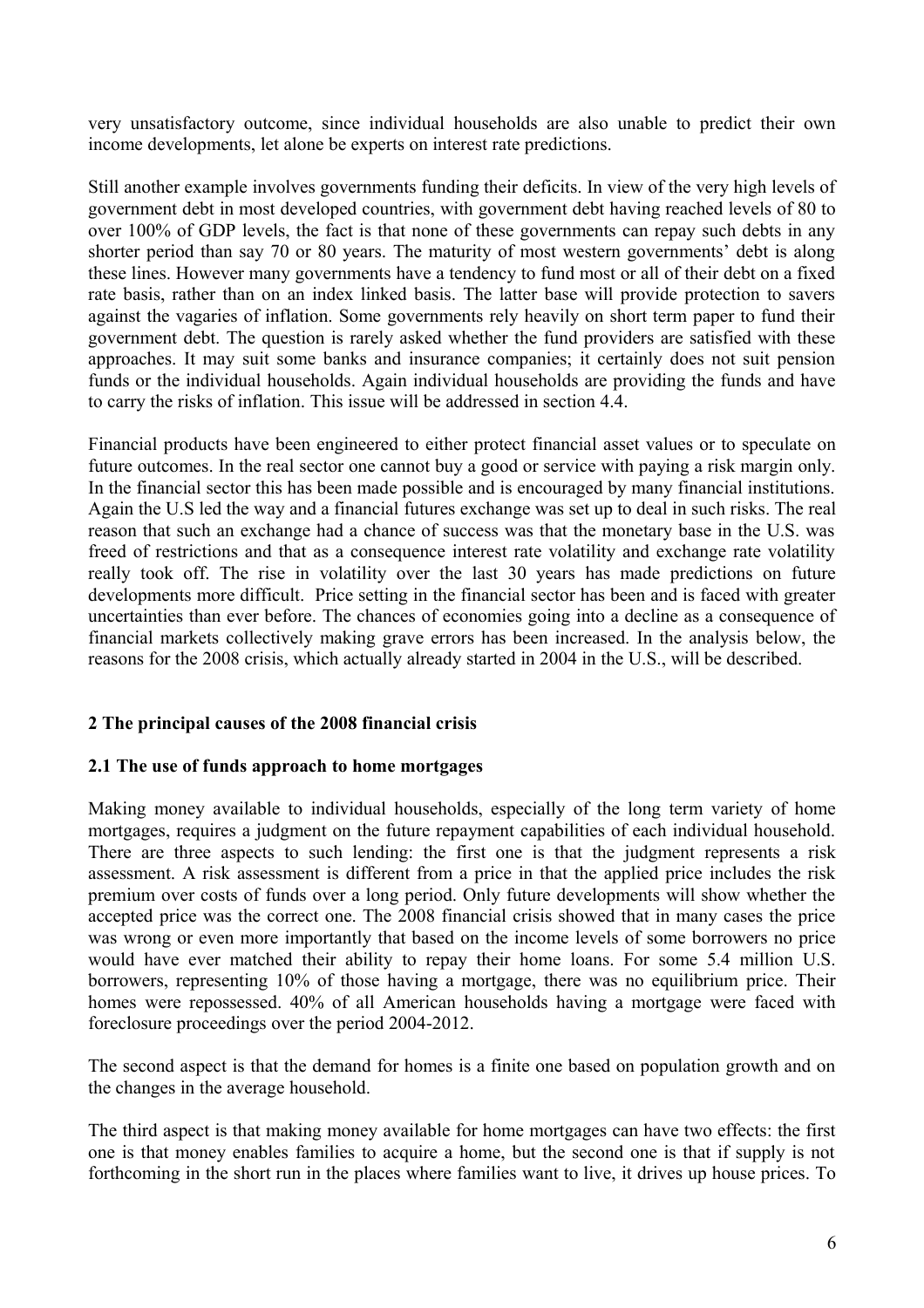lend money which is converted into increased house prices has less impact on economic growth than new construction; not only that, but one may question the economic value of rapid rises in house prices. The gain can have two potential causes: one it reflects the scarcity value, but two it represents a misallocation of funds as no economic gain -a gain in output in an economy- is made from the rise in house prices. The latter reflects closely the "black tulip" mania in Holland in the  $17<sup>th</sup>$  century, where speculation drove up the black tulip price to 3000 or even to 4150 guilders, when a skilled craftsman earned 300 guilders a year.

## **2.2 The U.S. experience**

Over the period 2000-2006 in the United States the combined mortgage debt of individual households increased from \$4.814 trillion as per the year-end 2000 till \$9.874 trillion as per the end of 2006, an increase of 105.1%. Over the same period the median income level of individual households moved up in nominal terms from \$41,186 in 2000 till \$47,262 in 2006, an increase of 14.75%. If one takes into account the increase in the number of individual households from 104.705 million in the year 2000 till 114.384 million in 2006 than the average amount of outstanding mortgage debt moved up from \$45,977 in 2000 till \$86,323 in 2006; an increase of 87.75%. The conclusion can be drawn that mortgage debt expanded by a factor practically six times faster than medium income levels. This excessive speed of lending for home buying purposes plus the packaging of such home loans into daily tradable mortgage backed securities lies at the heart of the causes for the 2008 financial crisis.

## **- The national home mortgage portfolio**

The amounts of \$4.8 trillion in 2000 and \$9.9 trillion in 2006 represent the national home mortgage portfolio of the U.S. in these years. The quality of the national home mortgage portfolio is strongly influenced by the quality of the borrowers. The graph below shows the rapid growth of the subprime share in new mortgage originations in the years 2004-2006.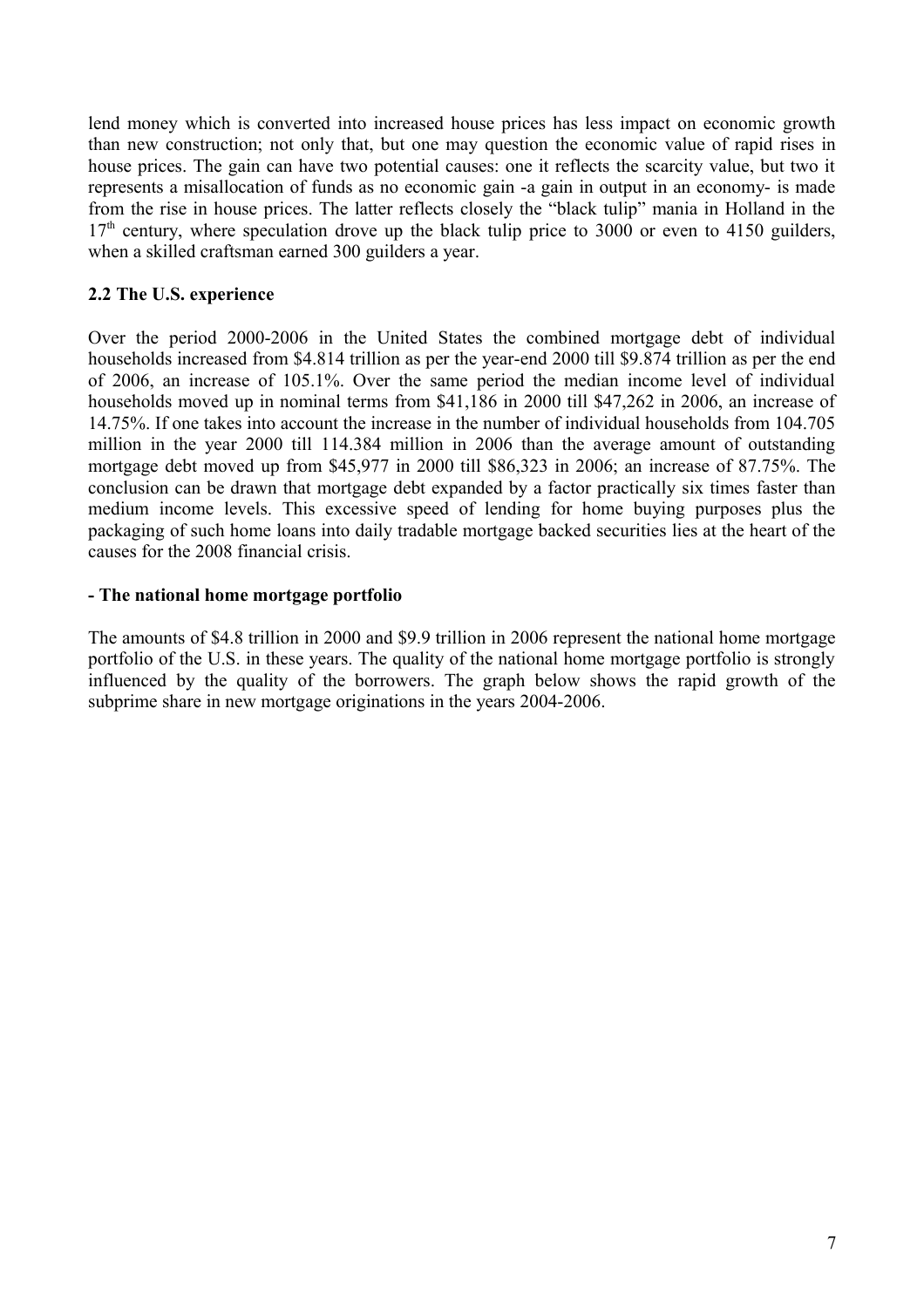## **Subprime Mortgage Originations**

In 2006, \$600 billion of subprime loans were originated, most of which were securitized. That year, subprime lending accounted for 23.5% of all mortgage originations.

#### IN BILLIONS OF DOLLARS



NOTE: Percent securitized is defined as subprime securities issued divided by originations in a given year. In 2007, securities issued exceeded originations.

SOURCE: Inside Mortgage Finance

In table 2 the annual outstanding mortgage amounts are provided over the period 1996-2008 as well as the annual increase in outstanding mortgage amounts. Also included in the table are the house price inflation levels on a year over year base and the consumer price inflation levels<sup>2</sup> over same period. Finally the excess of house price inflation over CPI has been displayed.

<sup>&</sup>lt;sup>1</sup> https://en.wikipedia.org/wiki/Subprime\_mortgage\_crisis

<sup>&</sup>lt;sup>2</sup> http://www.bls.gov/data/inflation\_calculator.htm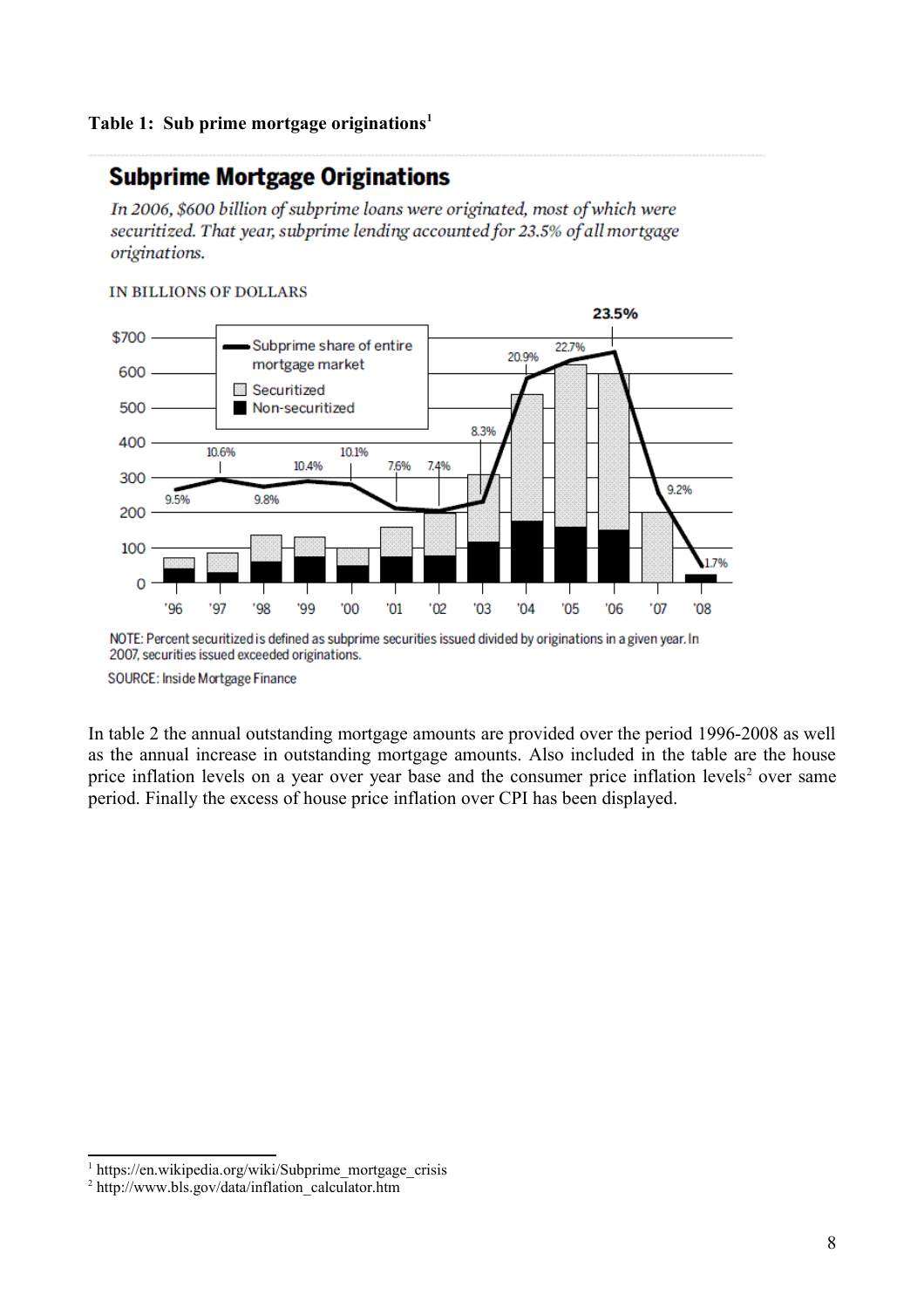| Year                                                    | .96    | <b>'97</b> | <b>98</b> | <b>99</b> | 2000 | 61   | 62   | 63   | 64    | 65    | 66   | 07      | 608     |
|---------------------------------------------------------|--------|------------|-----------|-----------|------|------|------|------|-------|-------|------|---------|---------|
| Mortgage<br>amounts<br>x US \$<br>trillion              | 3.54   | 3.75       | 4.05      | 4.43      | 4.81 | 5.30 | 5.98 | 6.83 | 7.81  | 8.91  | 9.90 | 10.58   | 10.5    |
| <b>Year on</b><br>Year<br>increase<br>x US\$<br>billion | 218    | 216        | 301       | 377       | 383  | 507  | 680  | 850  | 944   | 1099  | 990  | 683     | $-57$   |
| <b>House</b><br>Price<br><b>Inflation</b><br>% y.o.y    | 2.24   | 5.10       | 4.61      | 5.81      | 7.67 | 6.04 | 6.48 | 7.29 | 11.08 | 10.44 | 3.33 | $-1.95$ | $-13.3$ |
| <b>CPI</b><br><b>Inflation</b><br>% y.o.y               | 2.95   | 2.29       | 1.53      | 2.16      | 3.25 | 2.77 | 1.56 | 2.23 | 2.59  | 3.28  | 3.12 | 2.77    | 3.70    |
| <b>Excess</b><br><b>HPI</b><br>over<br>CPI%             | $-0.7$ | 2.81       | 3.08      | 3.65      | 4.42 | 3.27 | 4.92 | 5.06 | 8.49  | 7.16  | 0.21 | $-4.72$ | $-17$   |

**Table 2: U.S. Mortgages outstanding 1996-2008, annual increments in mortgage amounts, house price changes and consumer price inflation levels**.

## **- Credit judgment errors.**

When individual households get into payment difficulties on their home mortgages, the first action by the lenders is foreclosure, followed by a foreclosure filing and subsequently home repossessions. U.S. statistics on all three can be found on the website of Statistic Brain<sup>3</sup>. The credit judgment problems took off in 2005 with the level of foreclosures increasing by 25% over 2004. In 2006 they were 90% higher than 2004 and in 2007 nearly 3.5 times the 640 000 level of 2004.The peak was reached in 2011 at 3,920,418 which stood at over 6 times the 2004 level. All this led to home repossessions which numbered 269,000 in 2006, 489,000 in 2007, 679,000 in 2008, 945,000 in 2009, 1,125,000 in 2010, 1,147,000 in 2011 and over 700,000 in 2012. All in all nearly 5.4 million credit judgement errors led to the ultimate repossession of homes. The number of households who had to deal with foreclosure proceedings amounted to 21.4 million households over the period

<sup>3</sup> http://www.statisticbrain.com/home-foreclosure-statistics/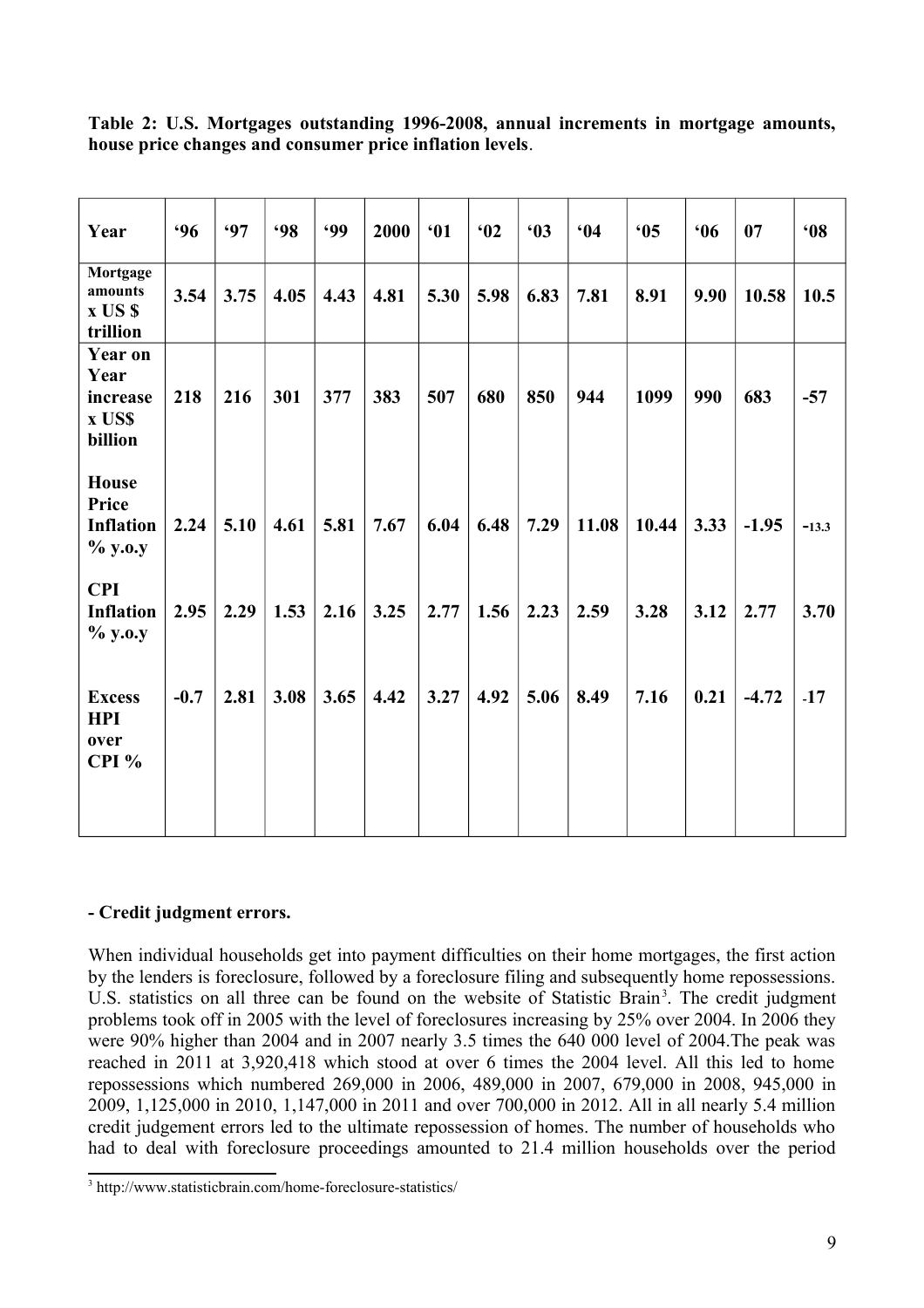$2004 - 2012$ . The Milken Institute<sup>4</sup> estimated that in June  $2008$  there were 53 million households having a mortgage and 27 million were outright owners without any mortgage. Of the 53 million just over 40% had to deal with foreclosure proceedings during the 2004-2012 period; a staggering percentage, which really showed the extent of the financial crisis for individual households.

The credit judgment errors were compounded by the securitization process, which, as table 1 showed, really took off in 2003 when nearly two thirds of new home mortgage originations were farmed out to the financial markets. This meant that American financial institutions were able to generate mortgage sales, but did not need the financial reserves as the transactions were packaged and sold off to, among others, overseas banks and pension funds. It is noteworthy in this respect to note that the Bank of Spain, Spain's central bank, did not allow Spanish banks to buy such U.S. mortgage backed bonds. Regretfully, it did not stop its own country's real estate funding disaster. The securitization method also made it very difficult to deal with individual clients as whole portfolios of clients were simultaneously declared insolvent; hence the enormous numbers of foreclosure procedures compared to the number of households having a mortgage.

## - **Demand for homes**

The key determinant in the demand for homes is not the price but the growth in the number of individual households. In the period 2000-2010 the number of households grew in the U.S. from 105.5 million to 116.7 million according to the Census Bureau<sup>5</sup>. On average the U.S. increased the number of individual households by 1.12 million per annum over the period 2000-2010. Of the around 80 million homes used all year around in the U.S., the average lifespan can only be estimated but is probably around 130 years, which means that the total finite demand for homes is somewhere around 1.7 million new housing starts per annum. Table 3 gives an overview of realised annual new housing starts, seasonally adjusted for the period 2000-2013

| Year | <b>Housing starts</b><br>x 1,000 | Year               | <b>Housing starts</b><br>x 1,000 |
|------|----------------------------------|--------------------|----------------------------------|
| 2000 | 1463                             | 2007               | 1354                             |
| 2001 | 1670                             | 2008               | 923                              |
| 2002 | 1655                             | 2009               | 594                              |
| 2003 | 1897                             | 2010               | 546                              |
| 2004 | 2002                             | 2011               | 623                              |
| 2005 | 2054                             | 2012               | 741                              |
| 2006 | 1737                             | 2013 (1 September) | 891 (annualised)                 |

**Table 3: U.S. annual new housing starts<sup>6</sup> per 1 July, seasonally adjusted over the period 2000- 2013**

Elements, which "helped" individual households to acquire homes, were the applicable interest rates and other loan conditions attached to the mortgages. Low starts up interest rates were used to entice individual households to sign up to mortgages. Such mortgages had their rates steeply increased after a two year period. 100% mortgages were also used with no repayment obligations. In many cases short term funding rates were applied rather than a 30 year fixed rate. All these elements shifted the credit risks to the individual households. The latter only hoped that house price increases and incomes would grow faster than their payment obligations. When the lending excess

<sup>4</sup> http://www.milkeninstitute.org/pdf/riseandfallexcerpt.pdf

<sup>5</sup> http://www.census.gov/prod/cen2010/briefs/c2010br-14.pdf

<sup>6</sup> http://research.stlouisfed.org/fred2/data/HOUST.txt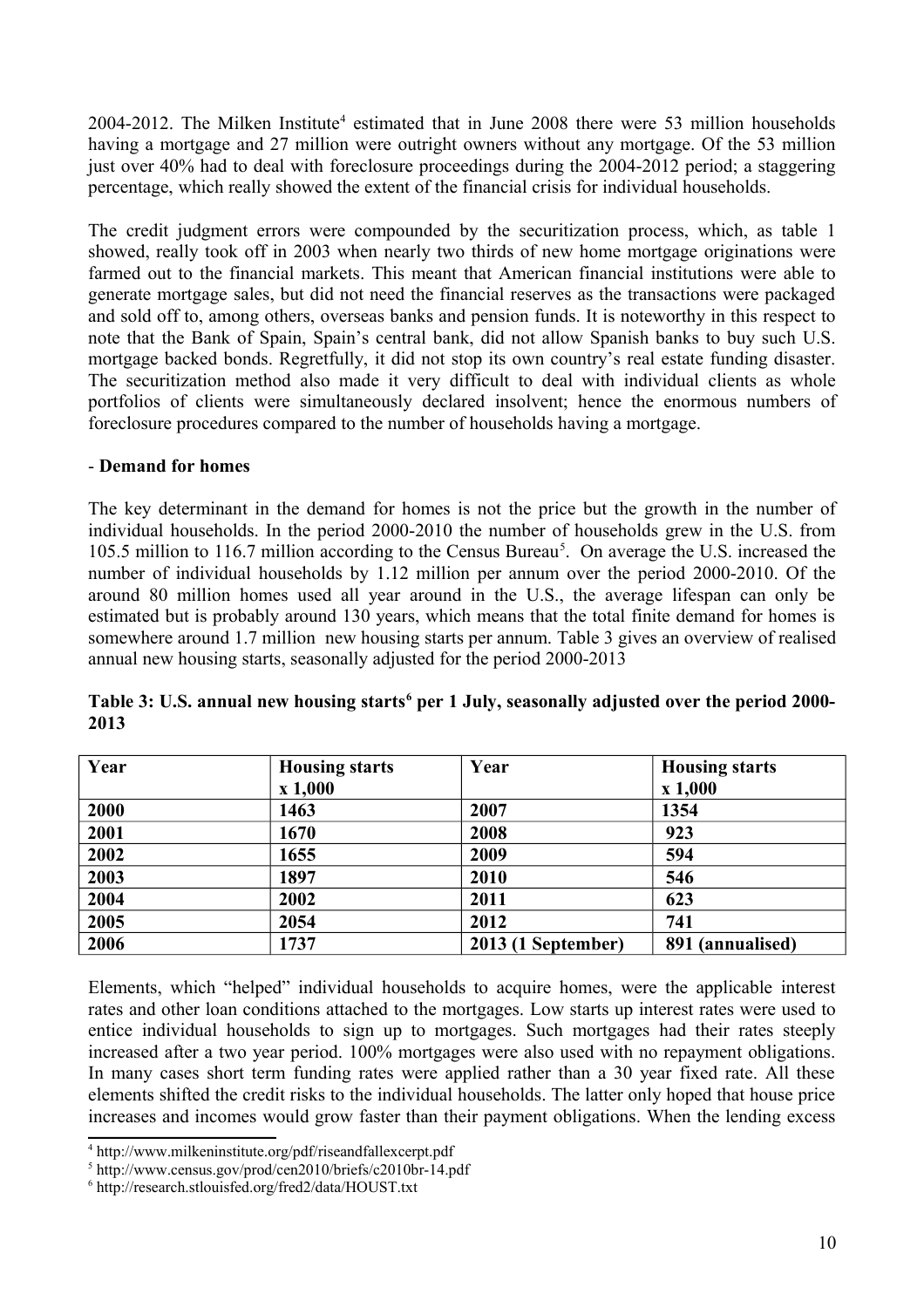came to the boil in 2008, such hopes were shattered and not only did house prices drop rapidly, also income growth stayed behind CPI inflation levels and, of course, the outstanding payment obligations remained the same as before the crisis. Individual households reacted in a way they could. They reduced the total volume of the outstanding national home mortgage portfolio from \$10.5 trillion in 2008 till \$ 9.38 trillion as per the end of the first quarter of 2013. During the latter period an increased share of households' incomes was diverted to paying off home mortgages as compared to the allocations before the 2008 crisis. This change in income allocation through paying off mortgage debt and acquiring new homes from own income or savings reduced the spending power available for buying other goods and services. This had the effect that demand levels were reduced. The company sector reacted in slowing down employment growth and investments as well as generally following a wages and salary policy of keeping wage increases below price rises. Reduced growth rates in companies' turnover levels and a slower growth in households' incomes led to a rapidly increasing government debt level in the U.S.

While the statistics of other countries, especially on the financial assets base of individual households, is not as complete as the excellent statistics which have been collected over a long period in the U.S., the same financial assets and other economic principles are at work in other countries.

## **- Conclusions**

The conclusions, which can be drawn, are that excessive increases in home mortgage funding in 2003-2005 led to excessive new housing starts, which was simultaneously accompanied by the highest house price inflation seen for several decades. Income growth did not keep up with the excessive debt increases. When the home price levels started to get close to CPI levels, as they did in 2006 and when at the same time more households got into financial difficulties as shown by the increased level in foreclosures, the market turned around, banks became more reluctant to lend themselves as shown by the very high level of mortgage securitisations in 2004-2007. The (international) financial markets absorbed the U.S. home mortgage risks. In August 2008 Lehman Brothers went bankrupt and the trust banks had in one another disappeared altogether. More banks were rescued, including Fannie Mae and Freddy Mac as well as AIG Holdings. The latter had provided a huge volume of credit default swaps on mortgage backed securities to the (international) financial markets.

Was the U.S. national home mortgage portfolio managed, so that these excesses could not have occurred? The answer is no. Could it have been managed, the answer is, of course, yes. There was and still is no single authority in the U.S., the U.K., and The Netherlands or in many other countries which manages the national home mortgage portfolio. A penalty system for lenders and intermediaries in the lending and securitisation process does not exist, at times when such lenders and intermediaries caused excessive lending levels; excessive as compared to income developments of individual households. The current lack of a national home mortgage portfolio management system led to individual households being penalised either from foreclosures, from home repossessions or from drops in house prices after excessive gains as well as from an excessive increase in government debts as a consequence of negative or slow growth economies. Individual households are also penalised by average wage and salary increases below inflation levels. On top of all this they are also the ones who suffered the additional 7.8 million job losses and are responsible for paying back the \$5.3 trillion increase in U.S. government debt since the 2009 fiscal year.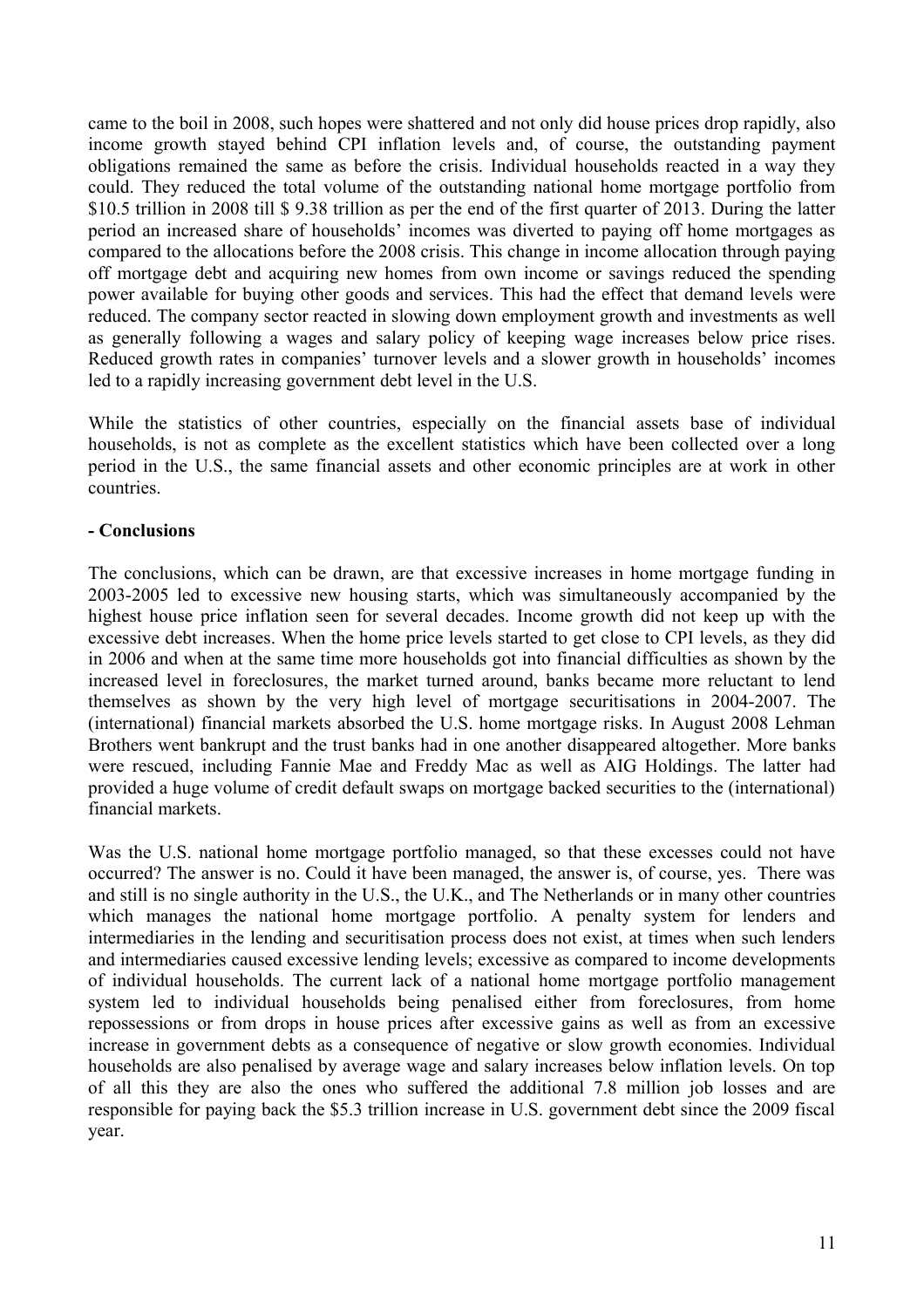## **3 Government responses**

## **3.1 Actions taken**

When Lehman Brothers was declared bankrupt in the U.S. in August 2008, this only represented the culmination of events which had been going on ever since 2004. The regulators did not regard house price inflation or deflation for that matter as a worry for the economy. They never intervened in the securitisation process of home mortgages. They just did not see the financial crisis coming. They allowed the investment banks to undertake transactions at extremely high gearing ratios. They did not manage the national home mortgage portfolio at all. What they did was to rescue Fannie Mae and Freddy Mac as both had taken part in the securitisation process and had their own fair share of doubtful debtors. They also rescued some other investment banks, some commercial banks and General Motors and a few other key companies.

In the U.K. Northern Rock, Lloyds TSB as well as Royal Bank of Scotland had to be rescued. Also in other countries bank rescues took place.

What the U.S. and the U.K. central banks also did was to start up a programme of quantitative easing. In the U.S. the Fed bought up over \$2 trillion of mainly government debt and to a much smaller extent securitised mortgage bonds and some corporate bonds. Such bond buying operation represented some 17% of the federal debt outstanding with the public. In the U.K. the Bank of England bought £375 billion of government debt. For the U.K. the quantitative easing operation represented 37.5% of the total government debt of slightly over £1 trillion.

The reasoning behind these operations was that by buying up bonds these central banks would inject cash into the financial markets. This action might subsequently lead to making more money available to invest in real economy activities. What QE also did, was, of course, lower the interest rates applicable for government debt at a time of rapidly rising levels of such debt.

Since the 2008 financial crisis, on the banking side stricter capital requirements were formulated in the Basel III agreement. In the pension sector, many companies gave up their support to their pension funds in covering the inflation (CPI or RPI) risks and switched their pension funds to Defined Contribution schemes instead. In the U.K., where most civil servants pensions are nonfunded, the government continues to promise inflation proof pensions; a promise which has to be paid for by all individual households together through their taxes.

The combination of quantitative easing -which lowered the interest rate levels in many countriesand the recession has put many pension funds under great stress, especially the ones that relied strongly on funding government debt. Again since 2008, many government regulations have been formulated in this respect. Some concerned the discount rate, others the distribution of existing financial assets over those still contributing and those already retired.

## **3.2 Effectiveness of actions taken**

What has been surprising is that so little attention, apart from lip service, has been paid to the plight of the individual households. In 2008 in the U.S. they lost \$12.7 trillion of the value of their financial assets. This amount was substantially higher than the total U.S. home mortgages portfolio of \$10.5 trillion in the same year. Since 2008 median household income increases have been lower than inflation levels as the next table<sup>7</sup> shows:

<sup>&</sup>lt;sup>7</sup> http://www.sentierresearch.com/Charts/HouseholdIncomeIndex\_UnemploymentRate\_07\_2013.jpg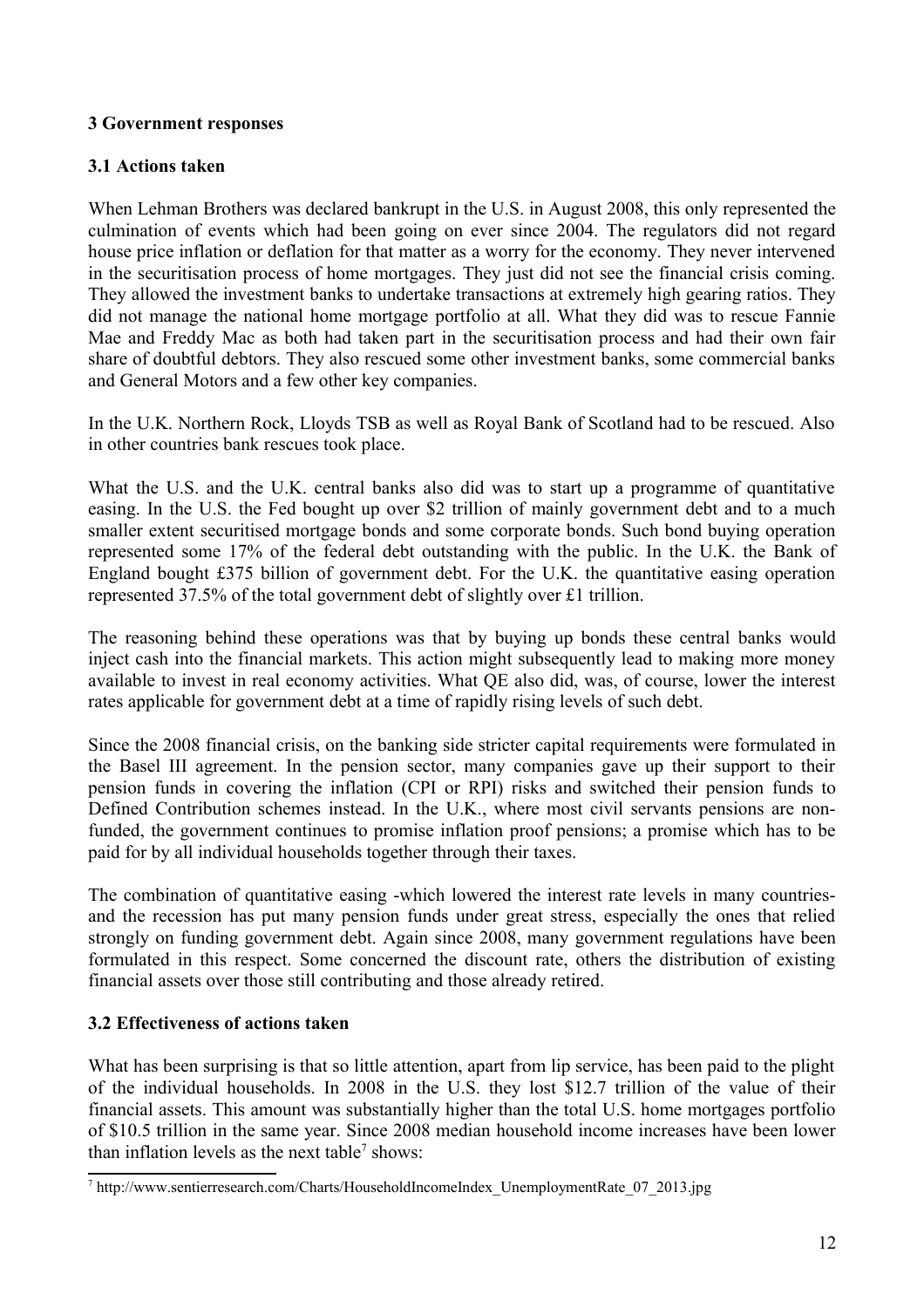#### **Table 4**



Median Household Income Index (HII) and Percent Unemployed, Marginally Attached, or Working Part-time for Economic Reasons by Month, January 2000 to June 2013

The table also shows that unemployment rates have gone up steeply since 2008 and many households have been faced with unemployment or are only able to work part-time.

The next table<sup>8</sup> will show the drastic changes in the U.S. labour force participation rate. Such changes may hide the fact that many more people are so disappointed in seeking employment that they no longer bother. If this is the case and it appears to be the case as the trend line before 2008 was relatively stable and the changes only occurred after 2008, than real unemployment levels are much higher than those published. Another consequence of lower labour force participation rates is that income out of work is reduced by the lower number of people actively participating in creating the gross national product. A well known side effect of the 2008 financial crisis has been that many more part time and lower wages jobs have been created since 2008.

<sup>8</sup> http://www.bls.gov/cps/lfcharacteristics.htm#laborforce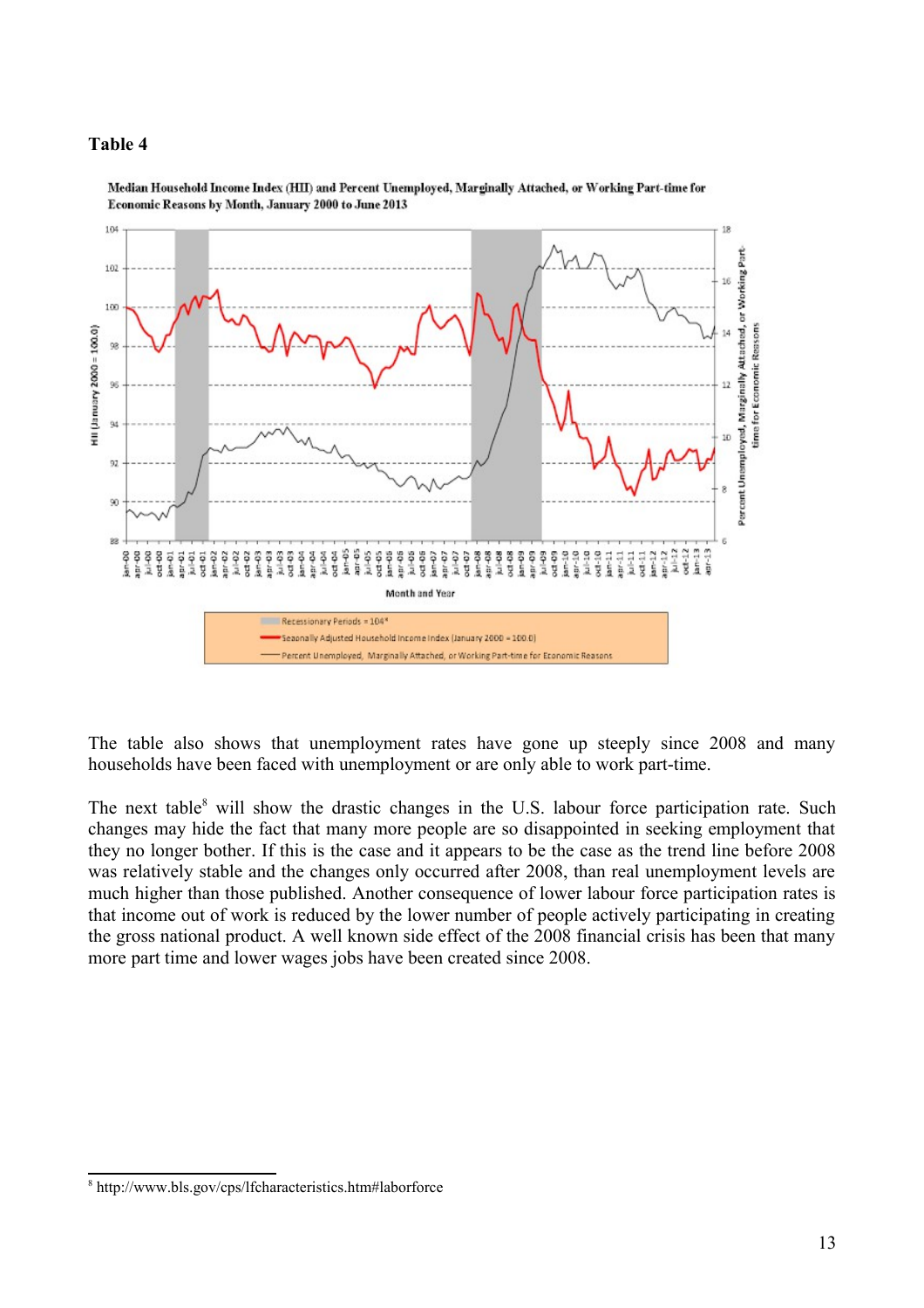## **Table 5**

**Labor Force Statistics from the Current Population Survey**



The pressures on U.S. individual households have come from all sources:

- Total U.S home values are to-day at the same level as in 2007. They have not increased in absolute terms, notwithstanding a substantial rise in CPI inflation levels over the period 2007-2013. The cumulative CPI inflation rate since 2007 has been 12.7%. U.S. households lost out on their main asset: homes.
- In the period 2008-2012 inclusive, new housing starts in the U.S. have numbered 3.4 million units. At an average price of \$150,000 per house sold an estimated value would be \$510 billion. Individual households have collectively paid this amount out of incomes or savings. Additionally over the period 2008-31 March 2013 individual households have collectively repaid \$1.2 trillion of principal amounts over their outstanding home mortgage portfolio. The combined \$1.7 trillion meant that incomes which could have been used for consumption were used for repayment of debt and for funding new homes. The latter would normally have been financed from home mortgages with repayments to be stretched out over 30 years. New housing starts over the period 2008-2012 are well below the levels needed to accommodate the growth in population.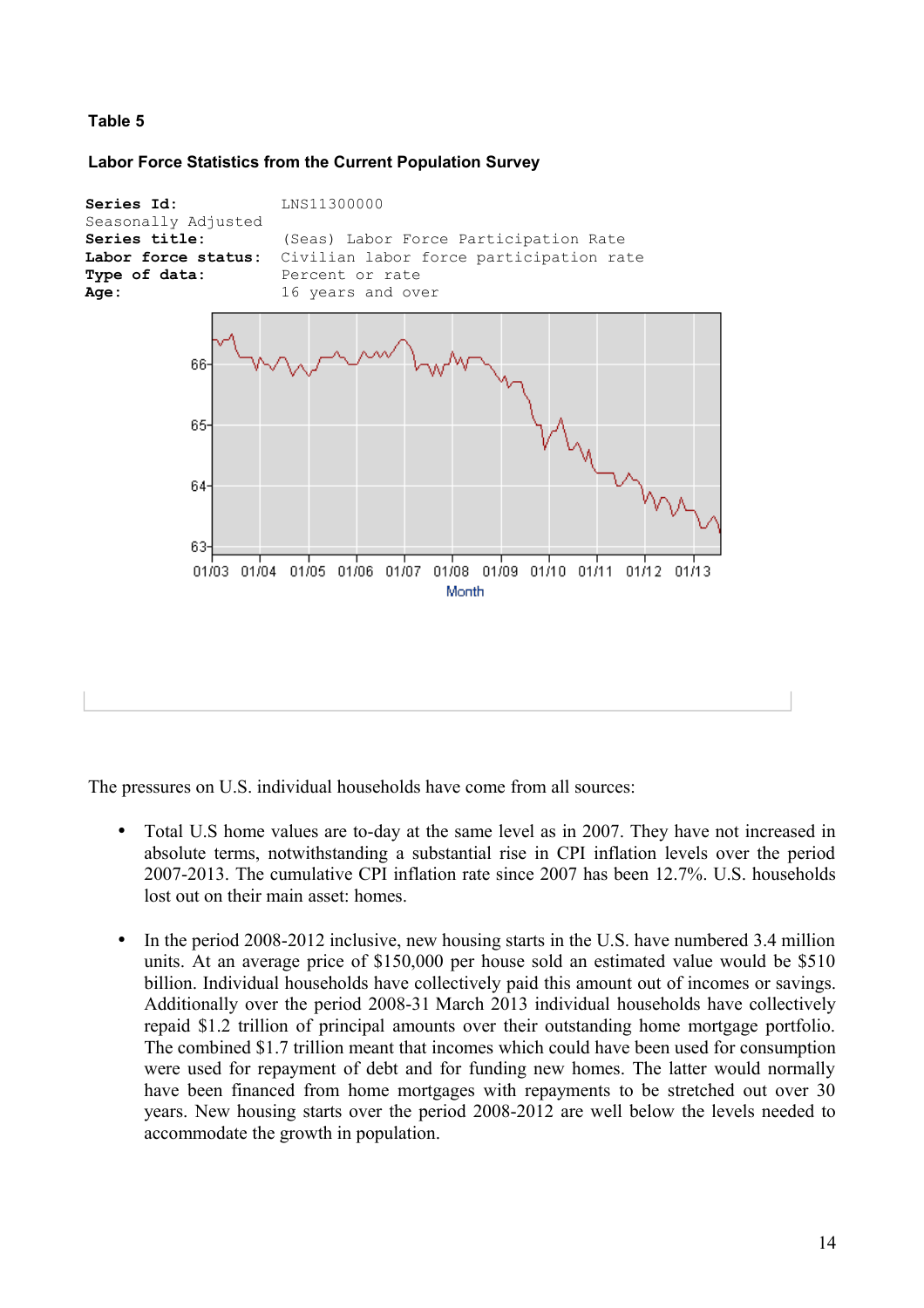- The 8% drop in seasonally adjusted household incomes from 2008 till April 2013 plus the nearly 3% drop in the labour force participation rate over the same period plus the increase in the number of unemployed since 2008, had the effect that the collective wages sum was under great pressure, which led to a very slow growth in consumer demand. The latter was also negatively affected by the funding of the new housing stock and the reduction in the outstanding home mortgage portfolio.
- Quantitative easing exercises focussed on the long term interest rates by buying up government bonds. Individual households suffered through their pension fund savings and sometimes through their individual holdings of such bonds. Banks and hedge funds benefitted the most, as they were able to anticipate and act upon the expected lowering of long term interest rates. What could have been done is to focus on volume control measures. Such measures could be combined with a policy of issuing index-linked longer term bonds. Such a strategy will be set out in sections 4.4 and 4.7.2.
- Individual households have tried to restore their personal balance sheets. In the U.S. they lowered their home mortgage loans to such an extent that the owners' equity in household real estate has now returned to 49.2% as per the end of the first quarter 2013, exactly equal to the level of 2007. They also kept their increase in borrowings level for durable consumer goods (+10.2%) below the inflation levels (+12.7%) over the same period. This happened with a population growth over this period of  $+3.5\%$ , which implies that the debt on consumer durable goods grew less rapidly per individual household than the 10.2% suggests. Individual households can only restore their own balance sheet. They have no influence on the increasing levels of government borrowings. However they are responsible for repaying the additional \$5.3 trillion in government debt since the fiscal year 2009.

The key question to be asked is why took it so long to restore the U.S. and other economies to economic growth. It has been five years since the Lehman bankruptcy, but much longer since the start of the excessive mortgage debt growth. An attempt to answer this question will be made in the next section.

## **4. How to restore economic growth**

## **4.1 Introduction**

The financial sector in the U.S. created and organised a sales volume of home mortgages during the period 2003-2006, which far exceeded the repayment capacity out of incomes by the U.S individual households.

Collectively the considered opinions of the banking sector and of their regulators were wrong. The discussion about "too big to fail" is quite irrelevant in this respect as it was not the competition level between banks which failed or the dominance of one or another player in the financial market. It was the collective action of all financial institutions together in pumping money into the home mortgage markets at a speed which far exceeded the repayment capacity of individual households. It was also the ability of the banks to sell such loans to third party funders, which offloaded the risks on their customers to others and thereby avoided the capital requirements which otherwise would have slowed down the lending speed. Table 1 showed that in 2007 banks took no new mortgage loans on their own books, but sold all new mortgages to others; nearly all overseas investors. Again this was not the action of an individual bank but of all banks combined.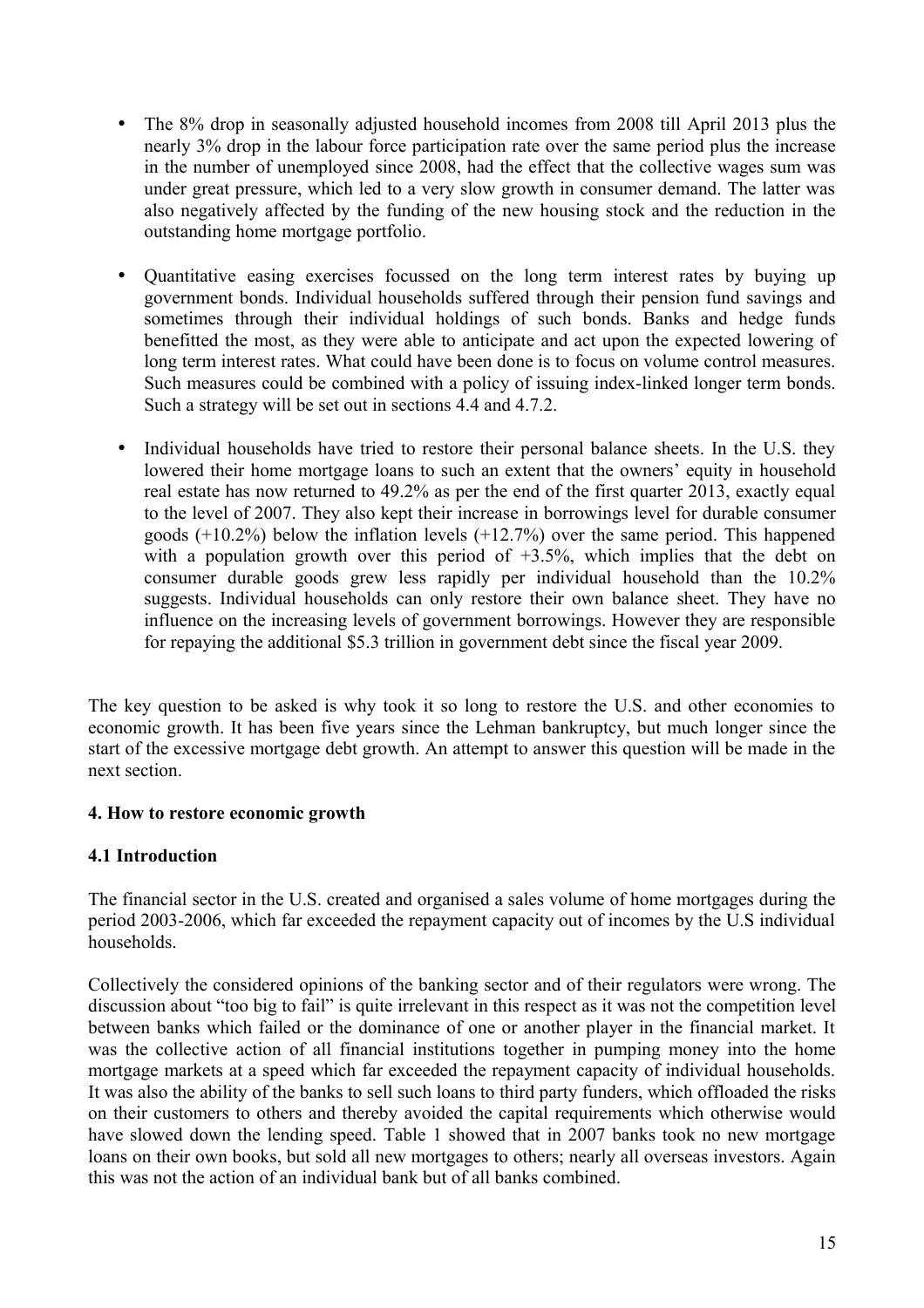If one can accept that the price mechanism in the financial sector works very differently from that in the real sector, than one may also accept that the "guiding hand" in having all banks deliver a sound national home mortgage portfolio is an unrealistic description of reality. It is not that banks are too big to fail, or that competition leads them to do the right thing; it is the accumulative action of all banks together. Such collective action determines whether the speed of lending for the purposes of home mortgages exceeds the income growth capacity of the individual households to absorb the lending volumes. Two dynamic variables -growth in mortgage lending and growth in individual households' incomes- followed a divergent path with catastrophic effects.

The solution therefore needs to be found not in price control mechanisms but in volume control measures. As 96% of all incomes of individual households are generated from the real sector, the volume control measures should take place in the financial sector. The overall speed of growth in the national home mortgage portfolio needs to be managed. In section 4.7.2 the macro-prudential measures will be worked out.

Prevention of a future crisis may be important, but it does not overcome the effects of the current crisis.

As indicated in the above, the effect of the pressures on individual households was that they changed their spending behaviour after 2007. They repaid outstanding mortgage loans and paid for a reduced level of new housing starts out of incomes and savings. They also were confronted with higher unemployment levels and income growth below inflation levels. Individual households had a lower capacity to spend.

The U.S. government was in no position to temporarily raise individual households' incomes as the last time it ran a budget surplus was in 2001. Quantitative easing helped the financial sector, especially the speculative elements of it, but such help was of little use to individual households; they only saw their income growth -in as far as there were jobs- grow more slowly than inflation levels.

The help that could have been given: temporary access to a small part of their savings from their pension pots was not considered. Such help from the financial sector -using individual households' own savings- to overcome the drop in incomes would have been the most sensible policy. Again it would need to involve all pension funds in a similar way as the collective of banks need to be managed in the case of the national home mortgage portfolio. What and how this could work will be explained in the next section.

## **4.2 Economic easing.**

Towers Watson in their global pension assets study<sup>9</sup> have identified the following five countries, excluding Japan, with the highest level of pension assets in 2012. The U.S. has \$16.8 trillion in pension assets, the U.K. has the equivalent of \$2.7 trillion; Australia has U.S. \$1.56 trillion; Canada has U.S. \$1.48 trillion and The Netherlands has \$1.2 trillion. The pension assets of these five countries combined represent about 80% of the world's pension assets in 2012.

These pension assets are a major part of the financial assets of their respective countries.

<sup>9</sup> http://www.towerswatson.com/en/Insights/IC-Types/Survey-Research-Results/2013/01/Global-Pensions-Asset-Study-2013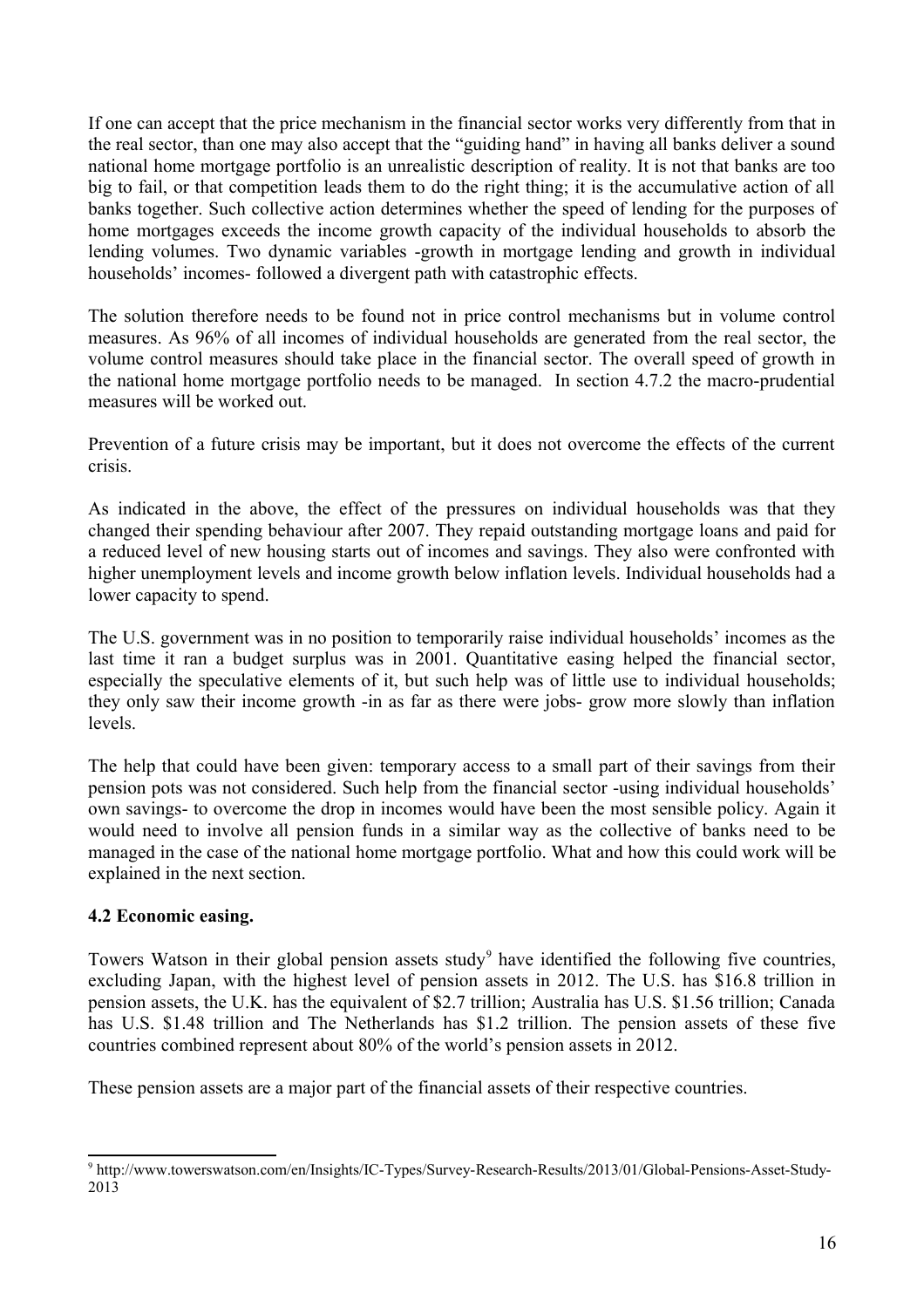Pension savings are influenced by the same characteristics as all financial assets. Economic uncertainties play the key role in assessing the future values of the assets. Life expectancy changes play the most important role on the liabilities side. If bankers and the credit rating agencies cannot predict loan or bond losses as the past experience has shown, than pension funds have an equally difficult task to predict the future values of their asset base. All attempts to do so are bound to fail. The result is a Considered Opinion, just as valid as those of bankers, asset managers and others in the financial sector.

Economic easing has the intention to focus on the individual household's income position in a direct manner. It differs substantially from quantitative easing practices in that it addresses the individual households' income shortfalls rather than going the indirect way of quantitative easing. The real problem of quantitative easing was and is, is that it attacks the price of funds paid rather than the volume of lending. The analysis of the U.S. national home mortgage portfolio developments showed that, yes of course, bankers enticed individual households to sign up to home mortgages with inappropriately low start up mortgage costs, but had the volume of lending been controlled, house price inflation would not have reached 5-8% over CPI inflation rates or dropped by 17% below CPI inflation rates as it did in 2008. Banks and the investing public would not have experienced the same size of home mortgage loan losses as a consequence of such excessive lending as compared to income levels of individual households. In other words the Fed, the Bank of England and the ECB all looked at the wrong variable: the price of credit rather than at the volume of home mortgage credits. If a system had been in place to manage the national home mortgage portfolio, it would have cushioned the economy against the boom-bust scenarios.

This leads back to economic easing, which aim is to support individual households in overcoming their income shortfall when no home mortgage volume controls are in place. This section started with the volume of savings accumulated in pension funds. To stay with the U.S. case, U.S. individual households have accumulated nearly \$17 trillion in savings for the purpose of having an income stream available during their retirement years. The future asset values of such savings are strongly influenced by current economic performance. Current economic performance is strongly influenced by individual households having the means to consume real sector goods and services, rather than having to service home mortgage loans at an excessively fast pace out of reduced income levels as compared to CPI inflation levels. For this reason economic easing can act as an economic stabiliser.

The U.S. pension funds could collectively be requested to pay out, say 2% of their asset value, which would mean a cash injection into individual households' incomes of about \$330 billion per annum till the economy has fully recovered. Such request needs to be accompanied by a shortfall guarantee from the U.S. government so that pension funds after the pay out would be in no worse position than before the pay out. The increase in households' incomes will bring about an increased demand for goods and services, especially when Americans will be asked to spend the additional income rather than save the amounts in a "Help the Economy" campaign.

Such cash transfer to individual households would represent a 2.4% increase in their annual personal income levels. If such payments are made tax free, made in equal amounts to all pension savers and retired pension beneficiaries and spread over four quarterly instalments, the maximum impact on economic growth would be achieved.

Companies will benefit, job creation will benefit, government tax incomes will benefit, individual households will benefit without increasing their outstanding loan volumes and finally the financial sector savings will benefit with higher share prices based on a better outlook for company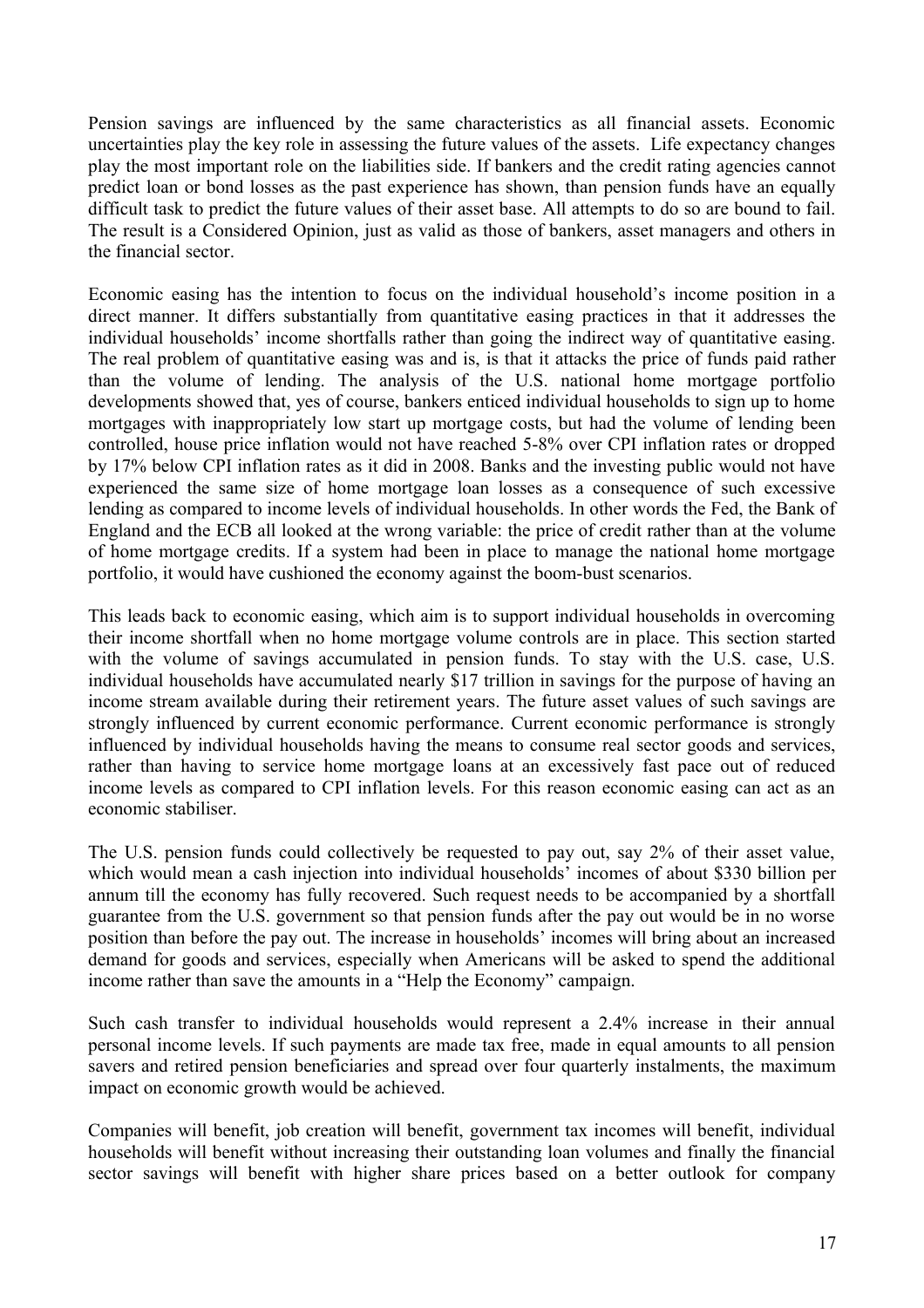performance and lower home mortgage loan losses as more individual households are able to repay outstanding loans according to the agreed maturity schedules. House prices will also avoid the dramatic dips in home values.

To make economic easing a success only a full co-operation between a government and all the pension fund companies will suffice. The shortfall guarantee could be exercised after a period of say three years and the amounts would only cover the paid out amounts plus the yields over these amounts based on the prevailing 10 year government bond rates. From the potential pay-outs the gains made by the pension funds on their shares investments over the remaining portfolio would be deducted.

The reason to pay all pension savers and retirees an equal amount is that the younger generation will have to save for a much longer period -with all the investment risks attached to it- than those closer to retirement or already in retirement.

Economic easing avoids the sharp increase in government budget deficits, it avoids the very costly adjustments to the capacity utilisation rate of the real sector and it avoids the dramatic increases in unemployment rates. It does not save poorly performing banks, but it counteracts the effects of the explosive growth in home mortgages far above the income growth speed. Economic easing will also result in companies having to spend less on maintaining their contributions to their defined contributions schemes. It will also mean that individuals will be incentivised to join DB or DC pension schemes as only those saving for a future pension will benefit from the temporary pay-outs.

## **4.3 Quantitative easing**

The reason that quantitative easing did not do the job it was supposed to do -reign in excessive lending growth as compared to individual households' incomes- is that it focussed on the wrong variable: it focussed on the price of funds rather than on the volume of lending. The assumption that when the interest rate comes down the volume of lending will go up is based on a misconceived concept. One has just to study the borrowing behaviour of individual households over the last five years to see how misconceived this concept has been. Individual households collectively repaid more than 10% of their total home mortgage portfolio over the period 2008-2013. The Balance Sheet of Households and Nonprofit Organizations as published by the Fed<sup>10</sup> provides the evidence.

It was made clear in the above that an acceptable volume of lending goes hand in hand with the income growth levels of individual households. Excessive levels of lending penalise the individual households in many ways, including unemployment levels and income growth below inflation levels. The guiding hand to real sector companies led to less growth due to slow growth in demand with all the subsequent effects on employment and incomes. The thought that a financial sector solution -printing money- could solve the income and balance sheet problems of individual households was more than optimistic. The great majority of households only hold a connection with the financial sector through their home ownership and pension fund savings. The reduction in interest rates did not help the 40% of U.S. home owners with a mortgage; those who had foreclosure proceedings against them. It also did not help the performance of pension funds.

The Dutch Social Economic Council (SER) -made up of employers' and trade unions' representatives as well as independent experts- in its recent deliberations about the Dutch pension system concluded that "a lowering of interest rates at times of a recession leads to higher pension

<sup>10</sup> http://www.federalreserve.gov/releases/z1/current/accessible/b100.htm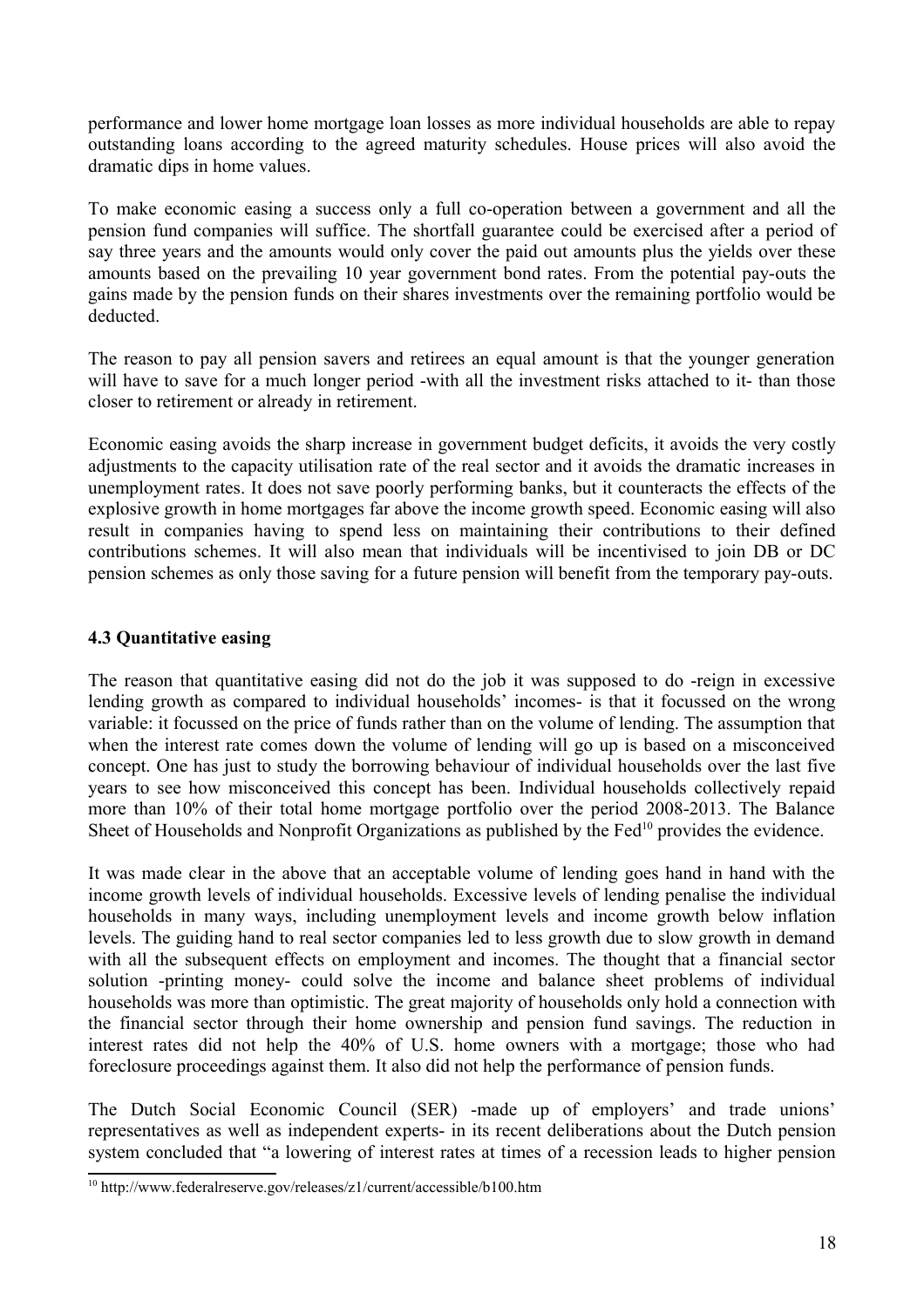cost covering premiums and lower pension benefits levels. In this manner a reduced interest rate in a recessionary period put consumer spending levels under further pressure. The pension system strengthens the recessionary period; it works in a pro-cyclical manner."

Quantitative easing did little, if anything, for existing home owners with or without a mortgage. In the U.S. and in other countries house prices performed poorly as compared to CPI inflation levels ever since 2008. Only this year house prices picked up somewhat after the individual households had restored their own balance sheets by bringing debt levels in line with income levels. Quantitative easing did even less for the performance of pension funds. As the large majority of the individual households rely on house values and pension funds assets for their future income and have no other additional financial resources, one has to raise the question: Was the quantitative easing system meant to enrich the few or the masses of the population. If its aim was the latter, the system failed miserably.

## **4.4 The way back from quantitative easing - index linked government bonds**

It is a fact that quantitative easing has been used, so one cannot turn the clock back. The "tapering" intentions, in order to reduce the volume of quantitative easing injections, have already had a series of effects. It has led to capital outflows from emerging market economies. 30 year mortgage rates have gone up in the U.S. from 3.54% in May till 4.46% in August this year. As long term fixed mortgage rates move up, so do the interest rates that governments have to pay for their fixed rate borrowings. The U.S. 10 year fixed rate government bond yield has moved up from its absolute low of 1.4% per annum in July 2012 till 2.73% in September 2013.

The implications of such increase in yields are substantial. The existing fixed rate government bond portfolio loses substantial amounts in value on a mark to market basis. In this connection it is interesting to repeat the conclusions of a study<sup>11</sup> made by the U.K.'s Institute of Fiscal Studies in 2006:

"We think real yields on bonds issued by the UK government are significantly more likely to be higher in the future than to stay at current low levels or fall further. Yields on long-dated indexlinked bonds have fallen well under 1%. The UK government may look back in 10 years and regret that it issued anything other than long-dated index-linked bonds at yields under 1%. We believe that issuing long-dated inflation-proof debt represents a good deal for future taxpayers. It is not that one can be *sure* that we are in the midst of a bond market bubble and that yields have obviously been driven well under sustainable levels. Indeed, there are some reasons to believe that sustainable real yields may have moved down over the past decade. But the scale of the fall in real yields is so great that the risks have now become asymmetric – the chances of real yields going higher from here are greater than their going lower. Locking in at today's low real yields by issuing long-dated indexed debt is therefore sensible."

These findings are even more important now than in 2006. Quantitative easing has taken place and in the U.S., the U.K. and in the Euro zone countries. To avoid huge losses to all individual households when interest rates on government bonds will rise, as they will, when no further quantitative easing injections will be given, a switch to index-linked bonds (gilts) is all the more desirable.

The next three tables for the U.S., the U.K and The Netherlands show another reason why indexlinked bond issuance is not only vital to individual households in their efforts to save for future

 $11 \text{ http://www.ifs.org.uk/bude}$ t $10 \text{ dt}$  http://www.ifs.org.uk/budgets/gb2006/06chap6.pdf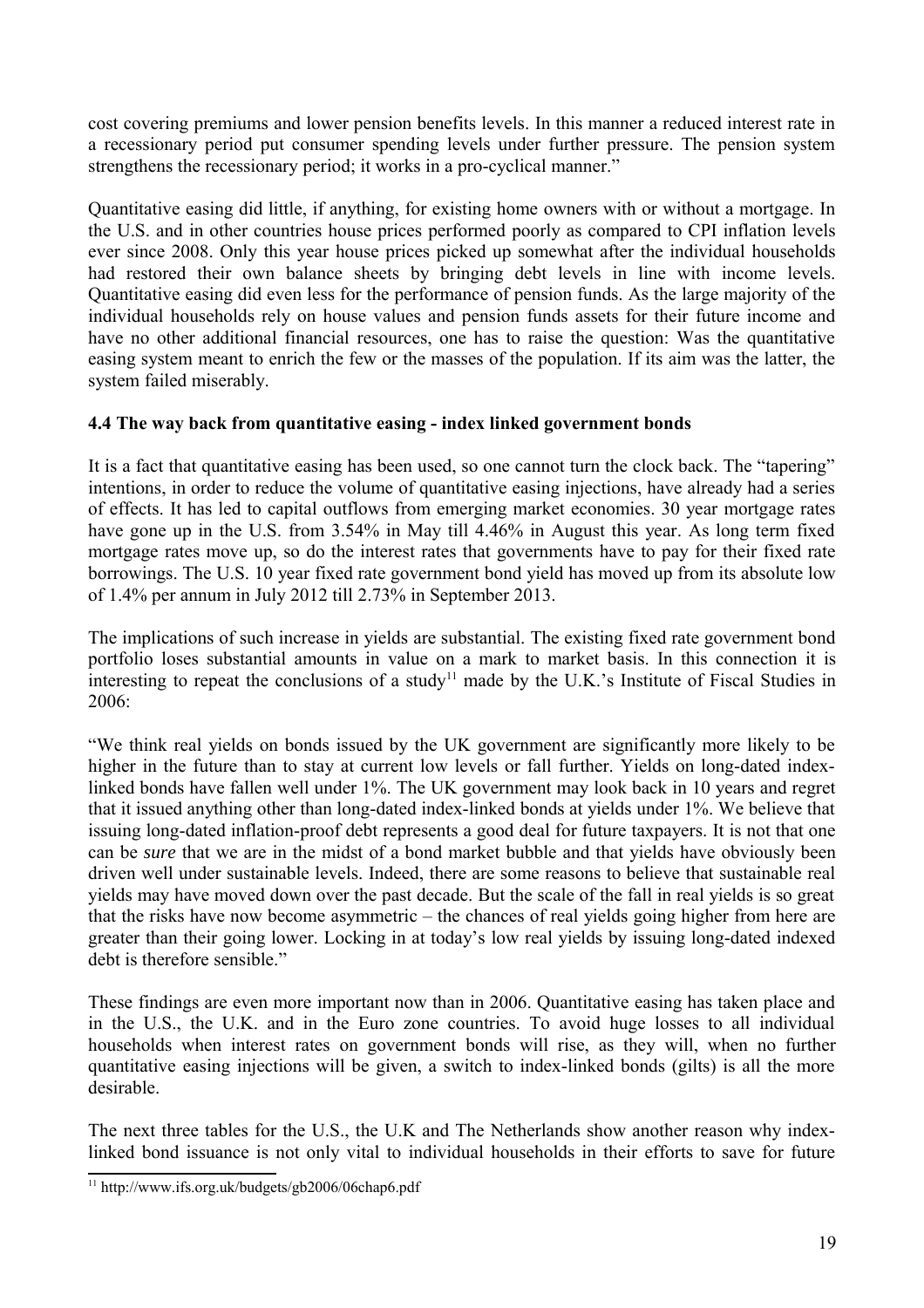income protection, both individually and in the collective form of pension funds, it is also vital to government efforts to reduce the costs of servicing government debts.

Take the U.S. case as shown in table 6, over the last twenty years only in three years, 2008, 2011 and 2012 have the 10 year government bond fixed rate yields been lower than the CPI rate plus 1% for the index linked yields. 2008 was unusual in the CPI inflation rate was about 1% higher than in 2007 and the fixed yields dropped due to the financial crisis. 2011 and 2012 were strongly influenced by quantitative easing exercises. In the U.K. the RPI is used in calculations for the index linked gilts. They include mortgage costs and council taxes as compared to CPI and are based on different mean values. In 2006, 2007 the RPI values in the U.K. exceeded substantially the CPI values of respectively 2.3% and 2.35%. The same applied to 2010 were the CPI value was 3.4%.In 2011 the CPI was 4.45%, but this was only marginally lower than the RPI. If index linked gilts had been based on CPI plus 1% than in all years such index linked gilts would have been cheaper than the yield on 10 year gilts. The Dutch government has never issued index-linked bonds, but for comparison sake, the CPI levels plus 1% was used as a comparative tool. The individual; households of all three countries would have been substantially better off, if their governments would have opted for a very sizeable share of total government debt to be funded through index linked bonds.

| Year | 10 year<br>Average<br><b>Bond yield</b><br>$\frac{0}{0}$ | C.P.I | <b>Effective</b><br>Yield<br>$\frac{0}{0}$ | 30 Year<br><b>Tips yield</b><br>$\frac{6}{9}$ | Year           | 10 year<br>Average<br><b>Bond yield</b><br>$\frac{0}{0}$ | <b>C.P.I.</b> | <b>Effective</b><br>Yield<br>$\frac{0}{0}$ | 30 year<br><b>Tips yield</b><br>$\frac{0}{0}$ |
|------|----------------------------------------------------------|-------|--------------------------------------------|-----------------------------------------------|----------------|----------------------------------------------------------|---------------|--------------------------------------------|-----------------------------------------------|
| 1993 | 6.26                                                     | 2.99  | 3.27                                       | 3.99                                          | 2004           | 4.30                                                     | 2.59          | 1.77                                       | 3.59                                          |
| 1994 | 6.90                                                     | 2.56  | 4.34                                       | 3.56                                          | 2005           | 4.13                                                     | 3.28          | 0.85                                       | 4.28                                          |
| 1995 | 6.74                                                     | 2.83  | 3.91                                       | 3.83                                          | 2006           | 4.52                                                     | 3.12          | 1.40                                       | 4.12                                          |
| 1996 | 6.07                                                     | 2.95  | 3.12                                       | 3.95                                          | 2007           | 4.30                                                     | 2.77          | 1.53                                       | 3.77                                          |
| 1997 | 6.10                                                     | 2.29  | 3.81                                       | 3.29                                          | 2008           | 3.18                                                     | 3.70          | $-0.52$                                    | 4.70                                          |
| 1998 | 5.18                                                     | 1.53  | 3.65                                       | 2.53                                          | 2009           | 3.16                                                     | $-0.36$       | 3.52                                       | 0.64                                          |
| 1999 | 5.64                                                     | 2.16  | 3.48                                       | 3.16                                          | 2010           | 3.60                                                     | 1.61          | 1.99                                       | 2.61                                          |
| 2000 | 5.75                                                     | 3.25  | 2.50                                       | 4.25                                          | 2011           | 2.67                                                     | 3.06          | $-0.39$                                    | 4.06                                          |
| 2001 | 5.06                                                     | 2.77  | 2.29                                       | 3.77                                          | 2012           | 1.92                                                     | 2.03          | $-0.11$                                    | 3.03                                          |
| 2002 | 4.64                                                     | 1.56  | 3.08                                       | 2.56                                          | 2013<br>1 July | 2.50                                                     | 1.67          | 0.83                                       | 2.67                                          |
| 2003 | 4.23                                                     | 2.23  | 2.00                                       | 3.23                                          |                |                                                          |               |                                            |                                               |

**Table 6: The U.S. experience**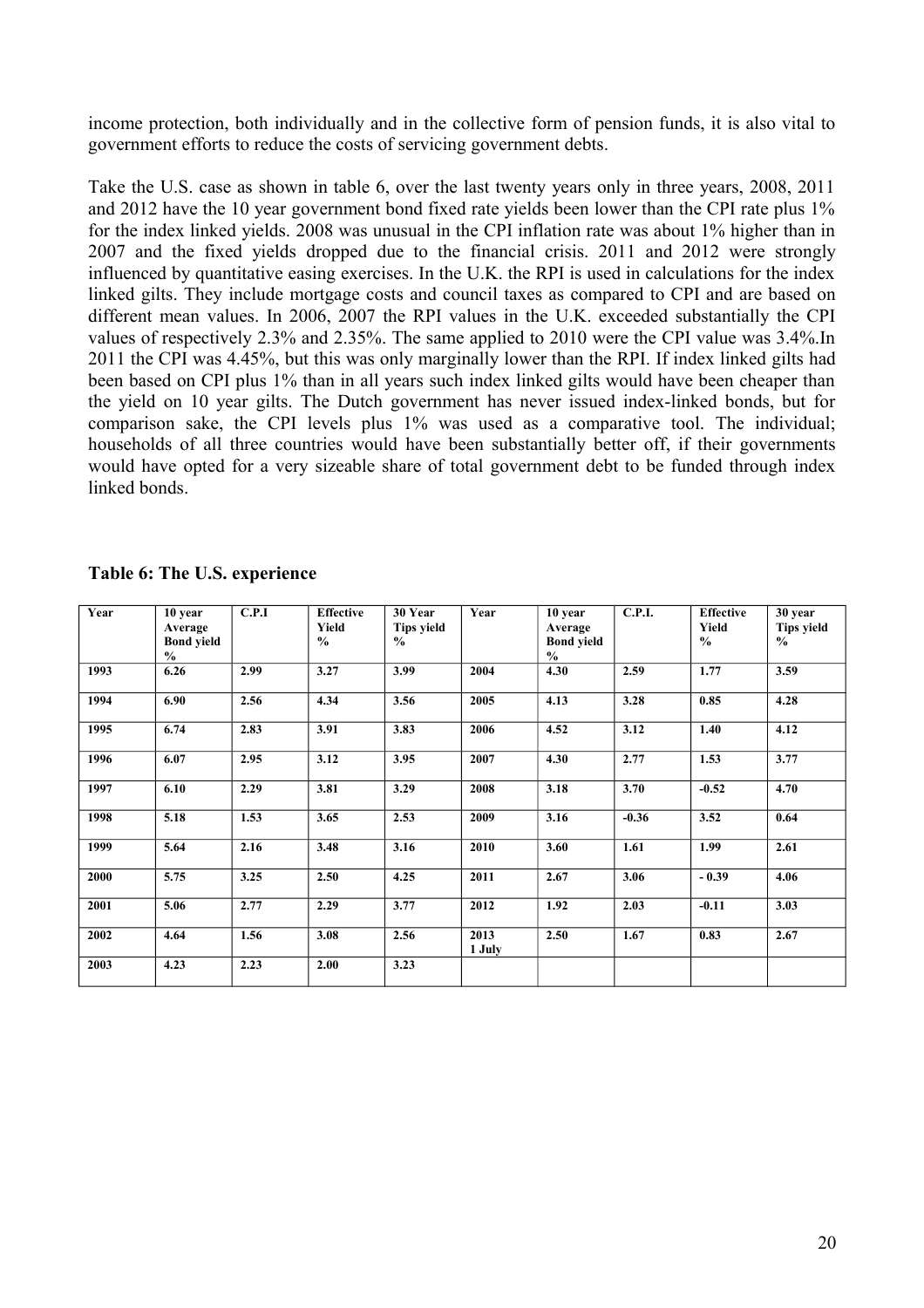| Year | 10 year<br>Average<br>Gilt yield<br>$\frac{0}{0}$ | <b>R.P.I.</b> | <b>Effective</b><br>Yield<br>$\frac{0}{0}$ | Index<br>Linked<br><b>Gilts</b><br>$\frac{0}{0}$ | Year | 10 year<br>Average<br><b>Gilt yield</b><br>$\frac{0}{0}$ | R.P.I.       | <b>Effective</b><br>Yield<br>$\frac{0}{0}$ | <b>Index</b><br>Linked<br><b>Gilts</b><br>$\frac{0}{0}$ |
|------|---------------------------------------------------|---------------|--------------------------------------------|--------------------------------------------------|------|----------------------------------------------------------|--------------|--------------------------------------------|---------------------------------------------------------|
| 1993 | 7.69                                              | 1.9           | 5.79                                       | 2.1                                              | 2004 | 4.79                                                     | 3.5          | 1.29                                       | 4.5                                                     |
| 1994 | 8.18                                              | 2.9           | 5.28                                       | 3.9                                              | 2005 | 4.45                                                     | 2.2          | 2.25                                       | 3.2                                                     |
| 1995 | 8.24                                              | 3.2           | 5.04                                       | 4.2                                              | 2006 | 4.24                                                     | 4.4          | $-0.16$                                    | 5.4                                                     |
| 1996 | 8.03                                              | 2.5           | 5.53                                       | 3.5                                              | 2007 | 4.62                                                     | 4.0          | 0.62                                       | 5.0                                                     |
| 1997 | 7.15                                              | 3.6           | 3.55                                       | 4.6                                              | 2008 | 4.60                                                     | 0.9          | 3.70                                       | 1.9                                                     |
| 1998 | 5.59                                              | 2.8           | 2.79                                       | 3.8                                              | 2009 | 4.54                                                     | 2.4          | 2.14                                       | 3.4                                                     |
| 1999 | 4.87                                              | 1.8           | 3.07                                       | 2.8                                              | 2010 | 4.66                                                     | 4.8          | $-0.12$                                    | 5.8                                                     |
| 2000 | 4.93                                              | 2.9           | 2.03                                       | 3.9                                              | 2011 | 4.38                                                     | 4.8          | $-0.42$                                    | 5.8                                                     |
| 2001 | 4.99                                              | 0.9           | 4.09                                       | 1.9                                              | 2012 | 3.77                                                     | 3.1          | 0.67                                       | 4.1                                                     |
| 2002 | 5.04                                              | 2.9           | 2.14                                       | 3.9                                              | 2013 |                                                          | $2.9$ (est.) |                                            |                                                         |
| 2003 | 4.87                                              | 2.8           | 2.07                                       | 3.8                                              |      |                                                          |              |                                            |                                                         |

**Table 7: The United Kingdom's experience.**

**Table 8: The Netherlands' experience**

| Year | 5 longest  | <b>CPI</b>    | <b>Effective</b> | <b>Index</b>  | Year | 5 longest  | <b>CPI</b>    | <b>Effective</b> | <b>Index</b>  |
|------|------------|---------------|------------------|---------------|------|------------|---------------|------------------|---------------|
|      | Dutch      | $\frac{0}{0}$ | Yield            | Linked        |      | Dutch      | $\frac{0}{0}$ | Yield            | Linked        |
|      | Govt. bond |               | $\frac{0}{0}$    | <b>Yield</b>  |      | Govt. bond |               | $\frac{0}{0}$    | Yield         |
|      | Yields %   |               |                  | $\frac{0}{0}$ |      | Yields %   |               |                  | $\frac{0}{0}$ |
| 1993 | 6.69       | 2.61          | 4.08             | 3.61          | 2004 | 4.14       | 1.12          | 3.02             | 2.12          |
|      |            |               |                  |               |      |            |               |                  |               |
| 1994 | 7.20       | 2.64          | 4.56             | 3.64          | 2005 | 3.44       | 2.04          | 1.40             | 3.04          |
|      |            |               |                  |               |      |            |               |                  |               |
| 1995 | 7.19       | 1.68          | 5.51             | 2.68          | 2006 | 3.86       | 1.00          | 2.86             | 2.00          |
|      |            |               |                  |               |      |            |               |                  |               |
| 1996 | 6.49       | 2.29          | 4.20             | 3.29          | 2007 | 4.33       | 1.87          | 2.46             | 2.87          |
|      |            |               |                  |               |      |            |               |                  |               |
| 1997 | 5.80       | 2.32          | 3.48             | 3.32          | 2008 | 4.36       | 1.94          | 2.42             | 2.94          |
|      |            |               |                  |               |      |            |               |                  |               |
| 1998 | 4.87       | 1.78          | 3.09             | 2.78          | 2009 | 4.03       | 1.11          | 2.92             | 2.11          |
|      |            |               |                  |               |      |            |               |                  |               |
| 1999 | 4.92       | 2.15          | 2.77             | 3.15          | 2010 | 3.79       | 1.93          | 1.86             | 2.93          |
|      |            |               |                  |               |      |            |               |                  |               |
| 2000 | 5.51       | 2.60          | 2.91             | 3.60          | 2011 | 4.31       | 2.38          | 1.93             | 3.38          |
|      |            |               |                  |               |      |            |               |                  |               |
| 2001 | 5.17       | 4.15          | 1.02             | 5.15          | 2012 | 3.06       | 2.90          | 0.16             | 3.90          |
|      |            |               |                  |               |      |            |               |                  |               |
| 2002 | 4.99       | 2.75          | 2.24             | 3.75          | 2013 |            | $2.00$ (est.) |                  |               |
|      |            |               |                  |               |      |            |               |                  |               |
| 2003 | 4.27       | 1.70          | 2.57             | 2.70          |      |            |               |                  |               |
|      |            |               |                  |               |      |            |               |                  |               |
|      |            |               |                  |               |      |            |               |                  |               |

 The U.S. and the U.K. have been both heavily involved in quantitative easing activities. For both of them the most sensible way out of the low interest rate environment, once quantitative easing has been stopped, would be to convert the existing holdings of fixed rate bonds which are held by respectively the Federal Reserve Bank and the Bank of England into index-linked bonds and gilts. Secondly for a few years their National Debt Issuing institutions could issue index-linked bonds and gilts, so that pension funds and individual households would have a chance to build up their stock of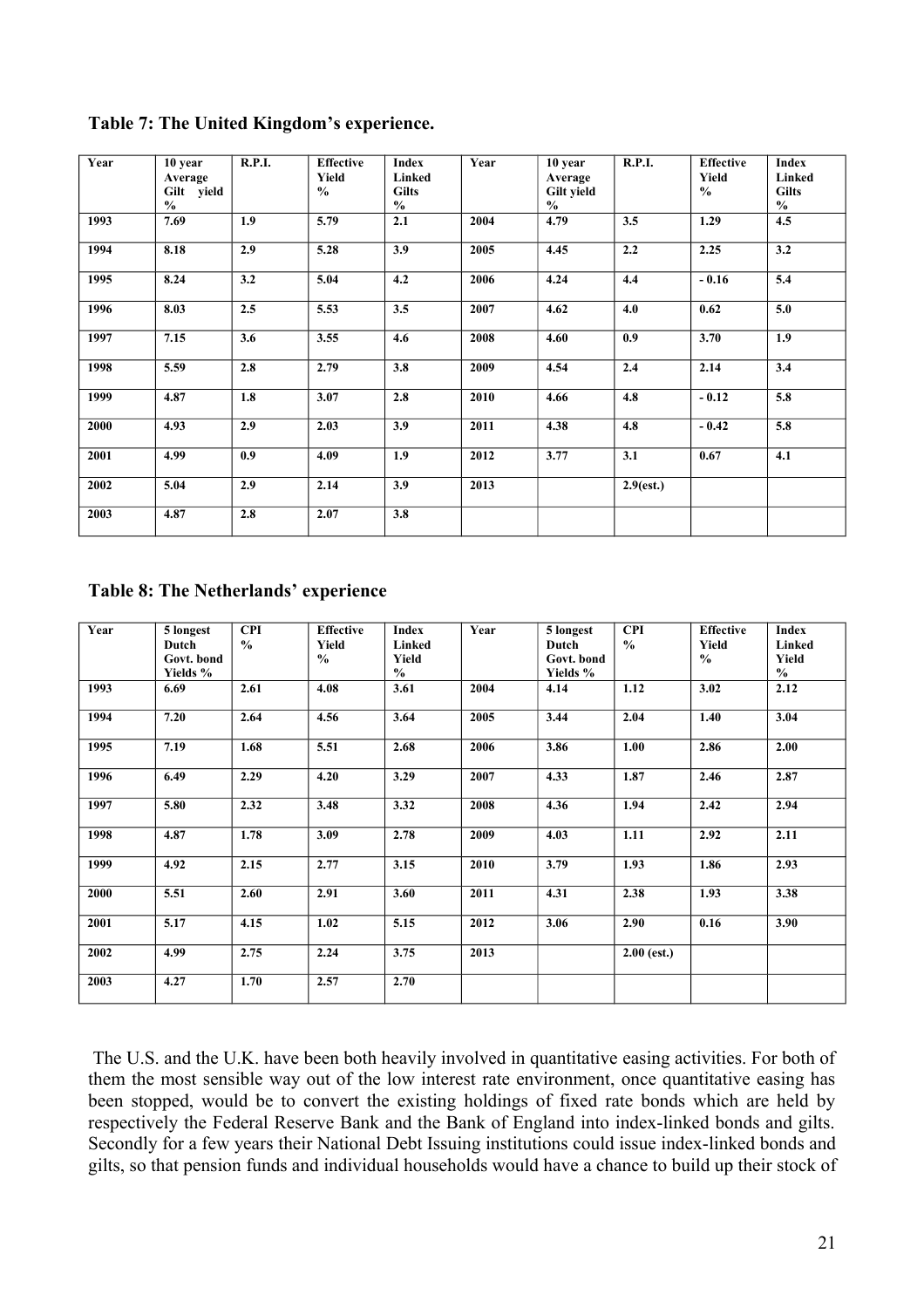such bonds. The Bank of England's own pension fund has already done so, as it has, according to its latest annual report<sup>12</sup>, 91.9% of all its assets are invested in index-linked instruments: 78.9% in gilts plus 13% in corporate index linked bonds.

## **4.5 Pension funds**

In all the three countries used in the example, the pension fund sector has taken on a great importance. For all these countries the asset values of the pension funds exceed the national debt by a substantial margin, especially in The Netherlands. It is in this country where the debate about the role and the valuations of the pension savings is the most intense. It is also in this country that the SER concluded recently that the nominal interest rate plus fixed risk premium was an inappropriate measure for assessing future values of the current assets. It wants to have this method of assessing future values changed into a "stable rate of return on shares". The Dutch Central Bank (DNB) does not agree with such methodology due to the high degree of uncertainty about the returns on share and bond assets.

Discussions of this type show how difficult it is for experts to agree on a methodology that values current assets at future levels. In the above this uncertainty was spelled out for the whole financial sector. There is no "price" or "discount rate" which can capture all eventualities, as has been shown over the last ten years.

The SER's assessment that pension funds are by their nature pro-cyclical does not only apply to The Netherlands; it applies equally to all other pension saving nations. Pension contributions need to go up in recession periods, either by increased corporate contributions in case of defined benefit schemes or by increased contributions from individual households in case of the defined contribution schemes. Secondly pension payments to those in retirement will in the best case be frozen or even reduced in a recession period. The latter is especially striking in the U.K. where the proceeds of pension savings have to be invested in annuity insurance to be bought at the time close to retirement. In recession periods the acquired income cash flow is substantially lower than the same amount of savings would have bought in good economic times.

The first suggestion to counteract such a pro-cyclical nature cannot be done by pension funds, but can be done by governments. Governments can increase the proportion of index-linked government bonds to a level much closer to the assets accumulated in their national pension schemes and the asset allocation percentage that such pension funds invest in domestic government bonds.

The second suggestion is to turn pension funds from pro-cyclical savings institutions into anticyclical ones. Economic easing will not only help the performance of pension funds, but also on job creation, increasing government revenues and increased economic activity: GDP growth rates. It does need the cooperation of individual households to ensure that income created out of their own savings is used as income to be spent in times of recession, rather than turned back into savings.

## **4.6 The Euro zone countries.**

Each country in the Euro zone is different from all others in three major factors: the national home mortgage portfolio, the government debt level and the assets accumulated in their national pension funds. They may share the same currency, have the same central bank, but individual households in the various countries have very different levels of indebtedness or employment status for instance.

<sup>12</sup> http://www.bankofengland.co.uk/about/Pages/humanresources/default.aspx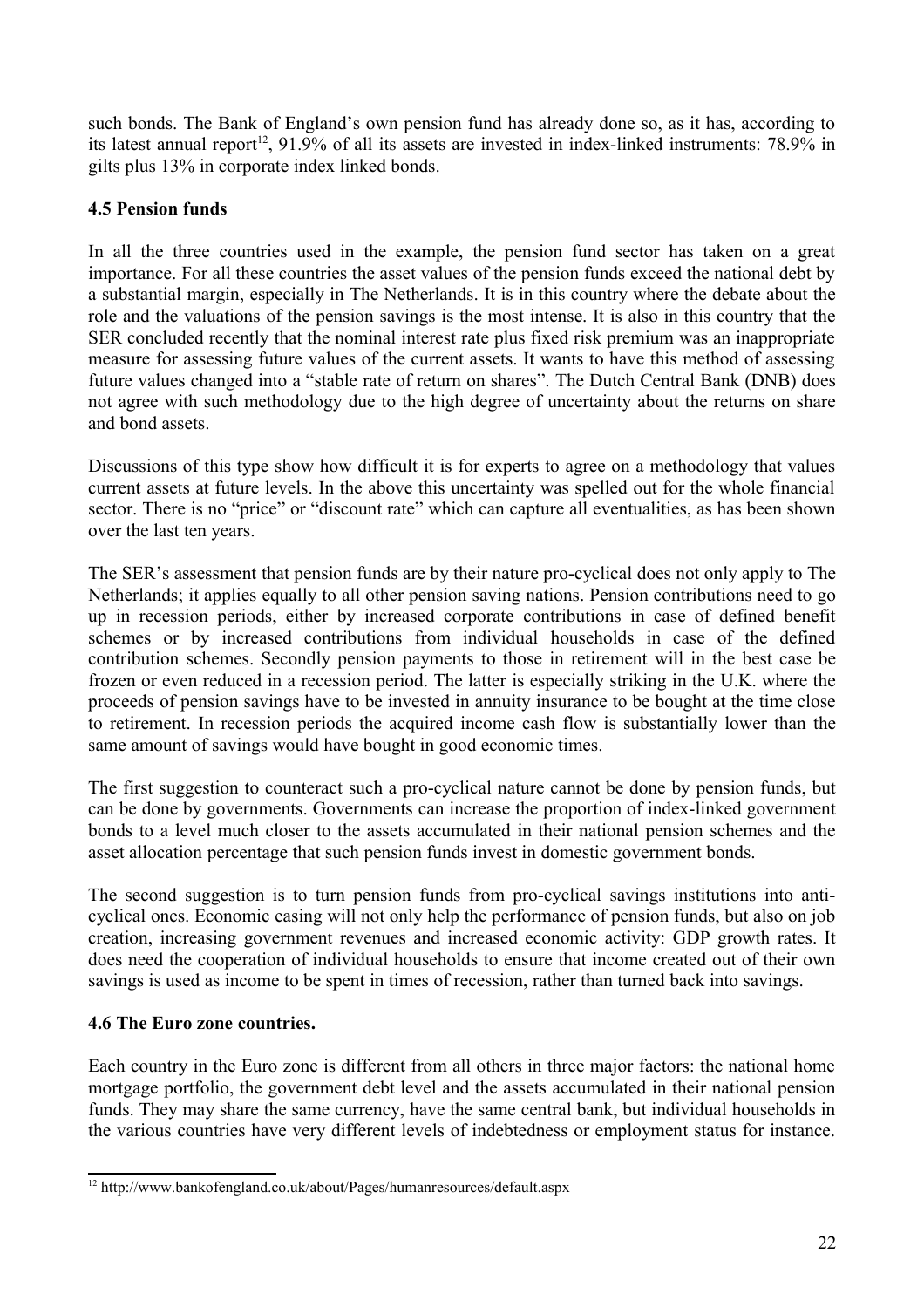They also do not share the same inflation level or the same average increase in households' income growth.

For instance the Spanish banking crisis was not caused by any outside factor, but by the Spanish banking sector together lending excessively so that 880,000 homes were constructed for which there were no buyers. This was clearly a domestically created financial sector problem, which had no links to countries outside Spain. The only link was that the currency used was the Euro.

What EC policymakers usually aim to do is to define common rules for all member states. Regretfully in the financial sector, rules on a national basis work better as each country has a different set of parameters which are unique to the country concerned. When one wants to stop Spanish banks to overextend themselves in the home mortgage markets, such action does not involve French, German, Italian or Dutch banks for instance. Macro-prudential rules can be set and need to be set for each individual country rather than for all Euro zone countries together. This applies equally to many other aspects of the financial markets, especially those that affect individual households. Economic growth is first and foremost linked with local developments. International trade is the only real sector link that involves more than one country, while international capital flows constitute the financial sector link. Labour can move across borders, but the reason for this is often negative in that there are insufficient job opportunities at home.

It is at times of recession that international capital flows go the least risky country, especially within the Euro zone, as no currency risk is involved. Such capital flows enhance the recession periods for the countries involved. International support mechanisms do not focus on the effects on individual households through unemployment and income growth below inflation levels. Their solutions emphasize financial flows to governments rather than a savings to income transfer to the individual households.

## **4.7 Preventive measures**

## **4.7.1 Long term fixed rate mortgages**

The fact that banks are unable to provide 30 year fixed rate mortgages, due to their funding structure and private ownership, should not prevent society from setting up a National Mortgage Bank, which could be owned collectively by all individual households. In the U.S. such institutions exist already: Fannie Mae and Freddy Mac.

However in line with the above, there are some system shortcomings in both Fannie Mae and Freddy Mac. They are that these two institutions took on the credit risks as well as the funding risks on their selected client base, which due to their mandate was to help the lower income classes to acquire homes. What could be done is to turn Fannie Mae and Freddy Mac into pure funding organisations, without the selection of whom to lend to. Commercial banks could apply, on behalf of their clients, for a Fannie Mae or Freddy Mac 30 year fixed rate loan. Such loans would be granted on basis of a bank guarantee provided to either institution. Banks would add their credit risk margin on top of the funding costs charged by the two institutions and the clients would have acquired a 30 year fixed rate mortgage.

Another element which led in 2008 to the government's rescue of Fannie Mae and Freddy Mac was that the latter institutions had -just like commercial banks- sold part of their mortgage portfolios as Collateralised Debt Obligations. When the financial markets did no longer want to refinance such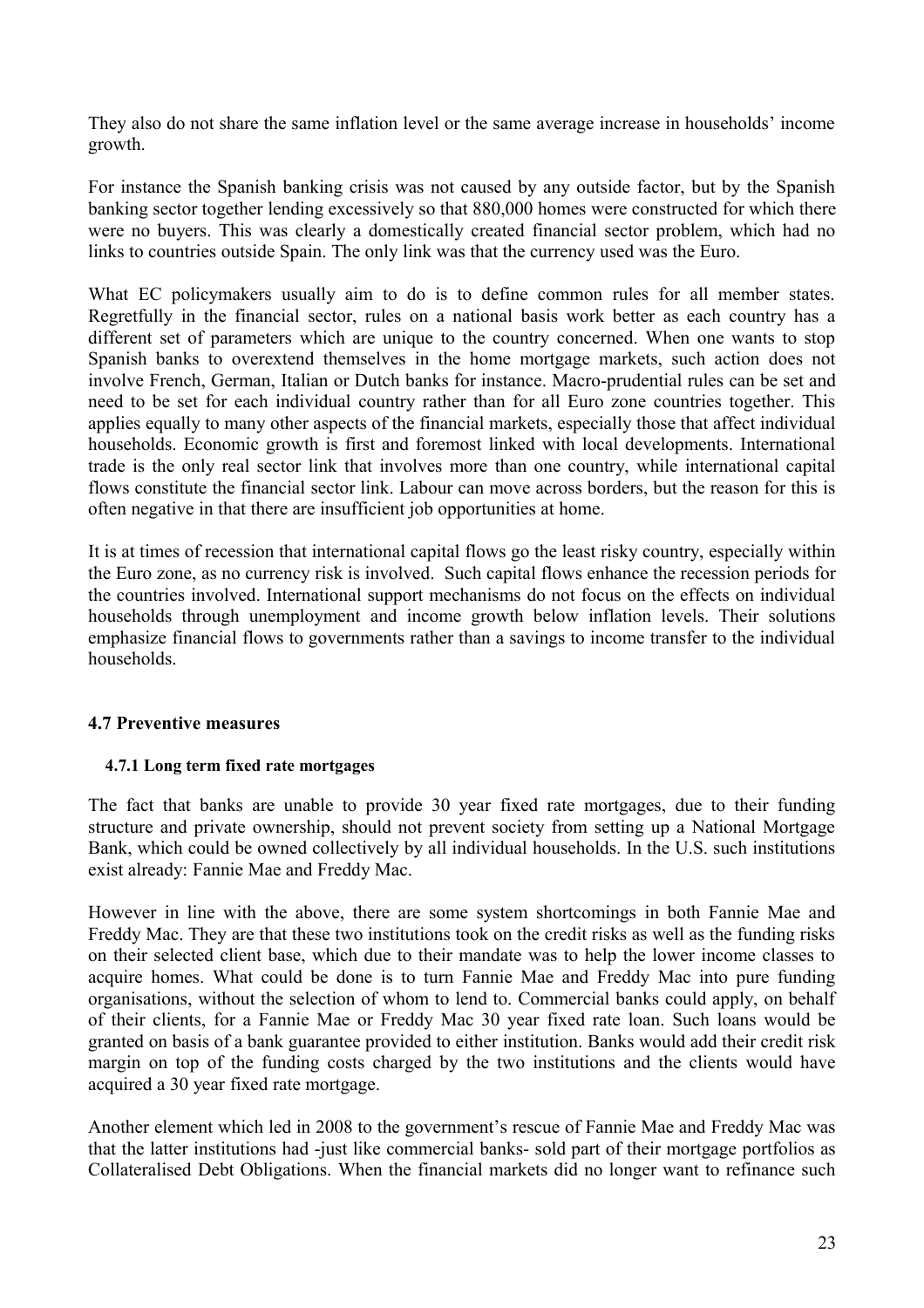capital market instruments, Fannie Mae and Freddy Mac ran into liquidity problems. Liquidity considerations and maturity requirements clashed. In the above described arrangements for funding long term fixed rate mortgages, such liquidity requirements would be the banks' responsibility as overseen by the U.S. bank supervisors.

In conclusion, in the U.S. generally and for the individual households in particular, the latter would be better off with a mortgage product of a 30 year fixed rate nature, available to anyone whose income could support the debt servicing of the mortgage without having to rely on the value changes in house prices. Such split responsibility between the fund providers -Fannie Mae and Freddy Mac- and the banking sector as the credit judgment institutions would serve all households best in reducing their long term interest rate risks. This does not take away the possibility that banks or the shadow banking sector pushes too hard on the sales organisations to sell mortgages. This is the subject of the next item.

## **4.7.2. How to manage the volume increase in the national home mortgage portfolio**

The interest rate setting system as it operates currently through the Federal Open Market Committee assesses a price for liquidity in the financial markets. It is not a suitable price indicator for maturity or for solvency levels. When Fannie Mae and Freddy Mac attract funds in the same manner as they currently do, a cost of funds figure will emerge. This cost of funds percentage plus their administration fee, will be the guideline for the cost base charged to the customer. Individual banks will add their risk premium to it, which should be a 30 year fixed rate percentage as well. In this manner a price will have been established well removed from short term liquidity considerations and in line with maturity and solvency requirements.

In case the sales efforts of home mortgages are too "successful", or in other words exceed the income growth capacity of individual households, a traffic light system could be introduced by the Fed. Green should stand for please continue, amber for slow down and red for a cash penalty system for all banks and intermediaries, including investment banks, which continue to sell mortgage risks either to individual households or to the financial markets. If the penalties are set high enough, it will force through the message that the national home mortgage portfolio needs managing and restraint is needed. The interest rate applied to home mortgage borrowers does not change; it is the charge to the sellers of such mortgages which changes.

## **4.7.3 Quality control over the national home mortgage portfolio**

It matters whether a standard variable rate interest rate structure is sold compared to a 30 year fixed rate structure. It matters whether there is a repayment plan or an interest only plan. It matters whether the income of the borrower is checked by outside sources or provided by the borrower himself. It matters whether there is a 100% financing of the home, or even more, or whether the mortgagee has to take an equity share in the property himself. It matters whether the interest rate structure is skewed towards higher future interest payments rather than starting up with the long term rate. The quality of the national home mortgage portfolio changes through each of these products. What is important is not to try to micro manage each and every decision by banks in their mortgage offers, but to have the powers to intervene if such mortgage offers substantially undermine the overall quality of the national home mortgage portfolio. Again this would be part of a new management structure for the national home mortgage portfolio.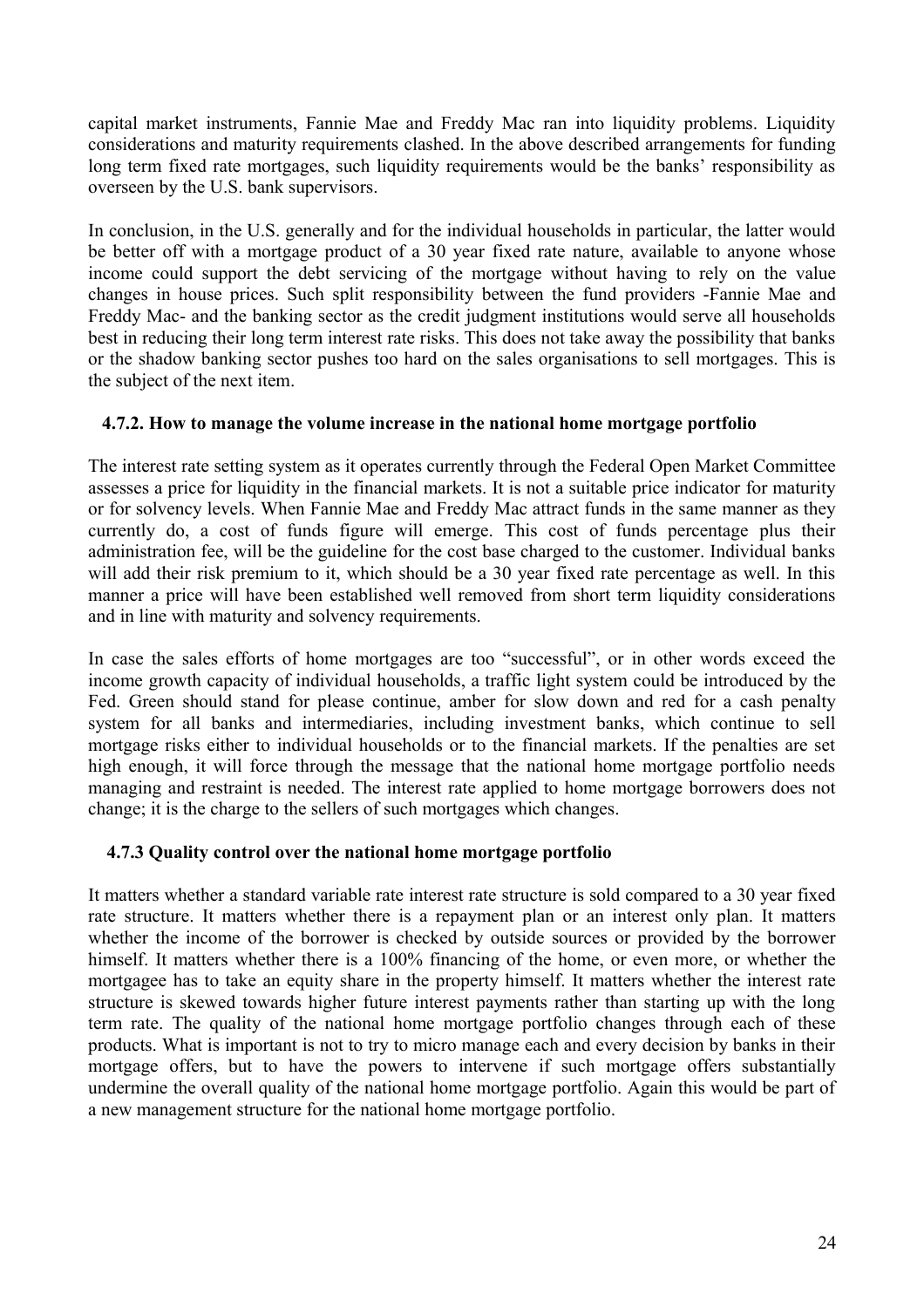## **4.7.4 Turn banks into "true" risk taking companies**

In the U.S. banks have already undergone rigorous tests to ensure that they have the capacity to absorb any foreseeable future event. However the question may be raised if the current bank equity based structure is the most efficient in sharing risks and income between the bank management and staff, the owners and the other fund providers.

Banks are different from any other company in that their assets and liabilities are monies only. Their activities are all related to money products, such as lending, trading currencies, trading in interest rates and providing other money services.

The art of risk taking implies that banks are able to predict a future outcome for their loans, for their currency and interest rate positions and for their stock and bond markets listings, mergers and acquisitions actions and corporate or government advisory activities and finally for their trading for own account.

Two elements set banks apart from ordinary companies. Firstly banks are the originators of debt for businesses and individual households. The decision to lend is solely a decision taken by the banks. In lending to businesses, banks try to protect themselves from other banks adding more debt to the same business. In lending to individual households the market is a free for all. Secondly banks assume from the outset that they have made the right decisions, in other words there will be no loan losses or losses to other market participants from their lending, M&A and stock market listings, for instance.

Banks and the regulators use the Value at Risk (VaR) approach, which is supposed to predict the outcome of the decisions by the bankers with some degree of certainty. Volatility, worst case scenarios, maximum loss assessments are based on time periods, confidence level and potential loss amounts. To give some scant confidence to the markets, one of the VaR assessment methods, which is used, is called the Monte Carlo simulation, hence the term casino banking.

"True" risk taking is based on foresight, rather than on adjustable versions which can be changed on a daily basis depending on how economic and political factors change. In hindsight it has been clear that the collective of banks in a number of countries created a lending boom to individual households which was far in excess of the average income growth of these households. VaR assessments are made by individual banks, not by the collective of banks jointly. However the current economic problems were caused by the collective of banks, including the investment banks.

A way to solve this dilemma between individual and collective actions is to force individual banks to set their "foresight" in stone. This can be done by allowing banks to deduct from their profit levels an amount of "loss provision" for every loan or other activity at the moment the loan or other agreement is signed. In effect the VaR is assessed at the moment of taking the risk and cannot be changed later. No excuses for wrong assessments.

If such VaR assessments are made tax deductible also from the day the loan or other agreement is entered into and cannot be changed over the lifetime of the loan or contract, the skills of individual banks and their bankers in predicting future outcomes will be reflected in the profit levels made. If banks make mistakes by underestimating VaR requirements, than such mistakes would no longer be tax deductable; they would have to be funded from the accumulated level of deferred staff bonuses and from a write down in the value of shareholders equity. If banks had been too conservative, a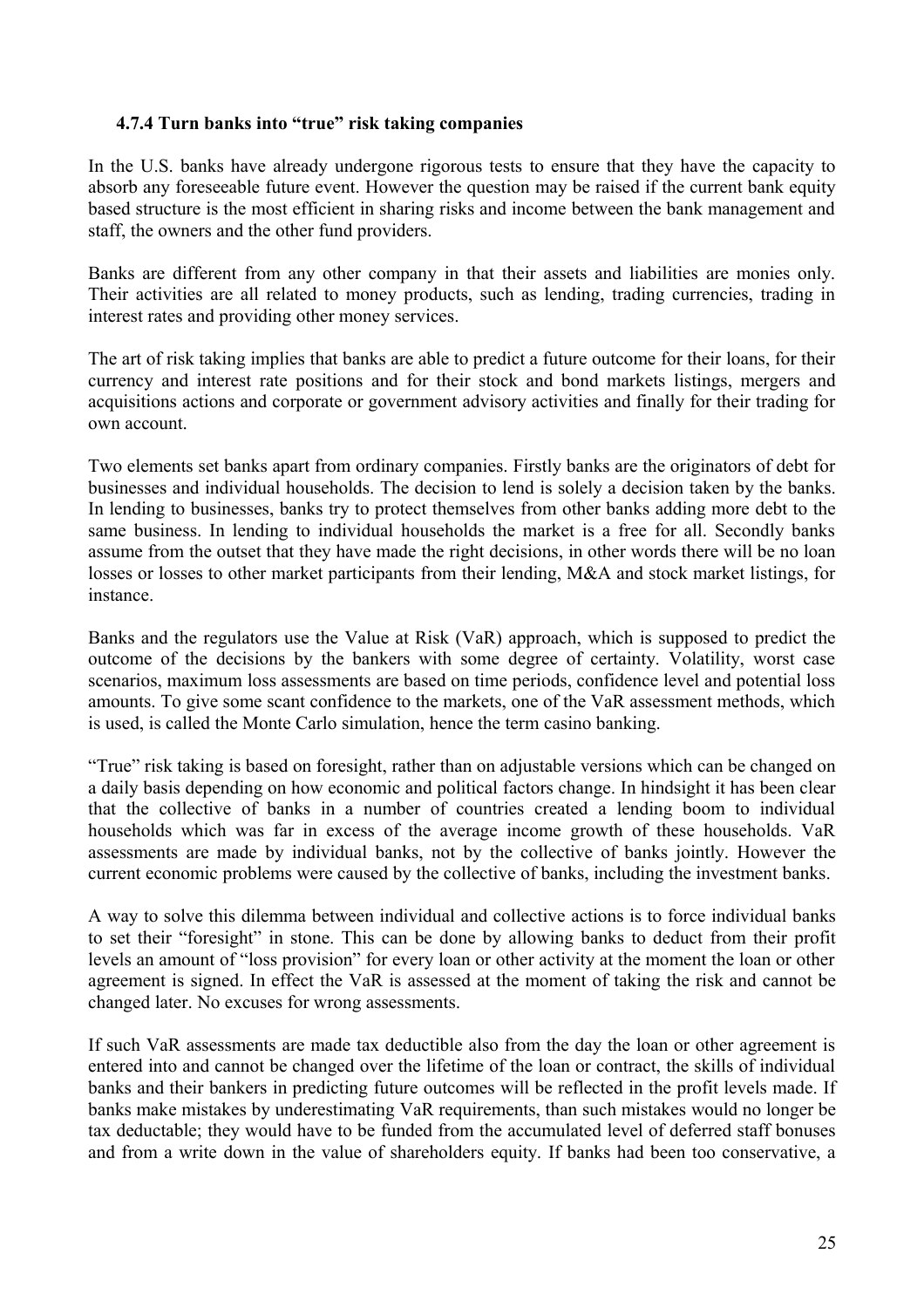freefall of the excess VaR amounts would not be taxed and could be paid to shareholders and to the bankers who took the decisions in the past.

This leads to the concept of "shareholders" in a bank. Banks are income and expense based institutions, whereby incomes and expenses have all to come from financial assets and liabilities. Such liabilities include the "risk" taking category of shareholders. Banks are cash-flow based institutions and the individual households -or their representatives in the form of pension funds and mutual funds- should get priority over bankers' pay. Their value at risk is the amount of money provided to a bank in order to take the risks banks take. The best way to achieve such priority is to turn share capital into non-redeemable perpetual notes with pay out an annual fixed rate of return. Such notes could be stock market listed and the price of such notes would reflect the market perception of the skills of the bankers. Around par or slightly above indicates a well-managed bank. A steep discount to par reflects poor bankers' judgments. More perpetual notes will be needed to overcome the unforeseen losses and the price for getting such risk capital will need to go up. All regulators need to do is to ensure that banks cannot expand unless their latest perpetual notes issues are quoted at around par. Investment banks should be forced to make the same VaR arrangements for their stock market introductions and mergers and acquisition activities. They make risk assessments that can affect the money put out at risk by individual households. They -just like commercial bankers- should be held responsible for their advice to the markets, in that they guarantee -over a declining time scale- that their judgments are correct. If not they will need to buy back part of the issued stock for instance.

Individually banks make judgments which often affect all banks, but also all fund providers, the savers.

## **5. Conclusions**

The first conclusion is that the recession was caused by excessive mortgage lending, excessive as compared to income growth of the individual households.

The second conclusion is that not a single bank or financial institution was responsible, but the collective of banks, even those who had sufficient equity capital to absorb the subsequent losses.

The third conclusion is that the real question in managing the national home mortgage portfolio is not to bolster the capital ratios of the banks so they can absorb any volume of losses - a noble aim in its own right- but to manage the national home mortgage portfolio in relationship with the growth in the income levels of individual households. This was not done in the run up to 2008, but can be done by a traffic light system for the banks with penalties for excessive speeding.

The fourth conclusion is that individual households will benefit from 30 year fixed rate mortgages. Each country can set up a national mortgage bank to provide long term fixed rate funding to the national banking sector. The latter will have the client risk and charge customers accordingly.

The fifth conclusion is that financial sector companies are fundamentally different from real sector companies. For real sector companies the cost base is based on past expenditure; for financial sector companies the true costs of funds will only show up in the future, which may be many years away. Future cash flows for financial sector companies are based on considered opinions of the fund managers. They may be right but they may equally be very far removed of the ultimate outcome.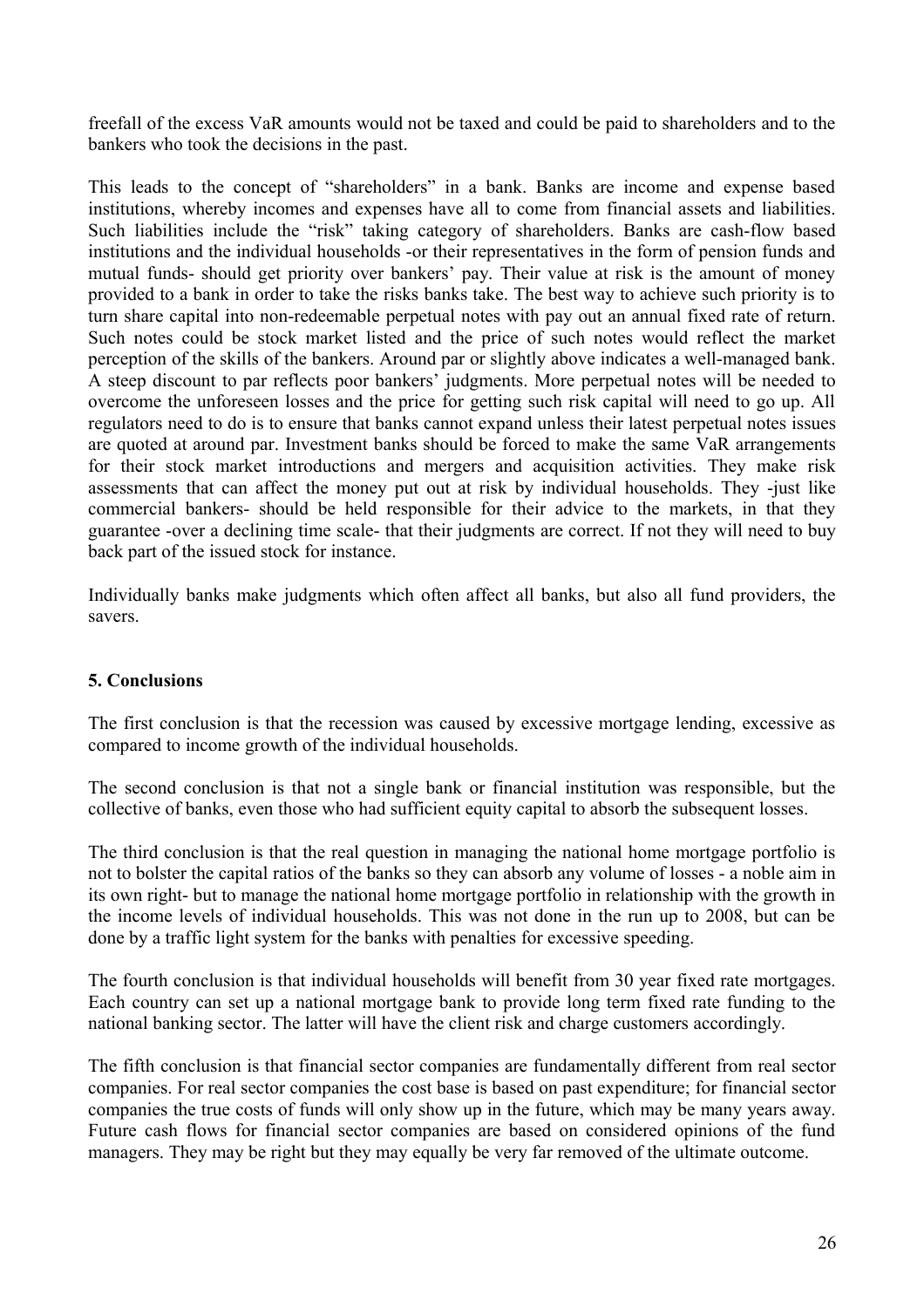The sixth conclusion is that the reactions of central banks and governments did not solve the key issue caused by the financial crisis: the reduced capacity of the individual households to consume goods and services from the real sector. The individual households lost a substantial number of jobs; they reduced their participation level in the labour force; they collectively reduced their mortgages level in order to restore their own balance sheets; they funded new house buildings -albeit at a reduced level- from their own income and savings and in the meantime they saw the growth in their own income stay behind the inflation levels.

The seventh conclusion is that quantitative easing focussed on the wrong variable: interest rates rather than on credit volume growth to individual households. Lower interest rates did not lead to more borrowings as the theory suggested, but to more repayments as individual households wanted to restore their own balance sheets.

The eighth conclusion is that the way back from quantitative easing -the low interest rate scenariois to increase the volume of index-linked bonds substantially, partially by swapping the existing volumes of fixed interest rate bonds held by central banks into index-linked bonds and partially by only issuing new and replacement government debt as index-linked bonds. The experiences over the last twenty years show that such issuance is substantially cheaper for governments and taxpayers alike.

The ninth conclusion is that there is the opportunity to move much faster to renewed economic growth with economic easing. This method uses a transfer system from existing savings in the financial sector to incomes of the individual households without incurring any increase in debts. A small part of the pension savings, which are currently locked up through government regulations, can be released into individual household incomes. A government short fall guarantee can be issued if after say three years the asset base of individual pension funds has not recouped the cash outflow through improved share and bond prices. Just like all banks need to cooperate to avoid an excessive home mortgage boom, so do all pension funds need to cooperate to make economic easing a success to their collective benefit.

The tenth conclusion is related to financial sector companies, including banks. The managers of these companies could be forced to put their considered opinions into stone from day one that a banking' or share issue' or merger and acquisitions' proposal has been decided upon. All financial company shares could be converted into non-redeemable perpetual notes paying a fixed interest rate from day one of issue. If managers cannot change the risk provisions for expected doubtful debtors or mergers or share IPO's than their true forecasting skills will come through in the perpetual notes prices of the listed instruments. The worst case scenario is a value zero for the perpetual notes. Taxation rules could be brought in line with such approach.

Drs Kees De Koning 25th September 2013 Chorleywood U.K. E-mail: keesdekoning008@hotmail.com